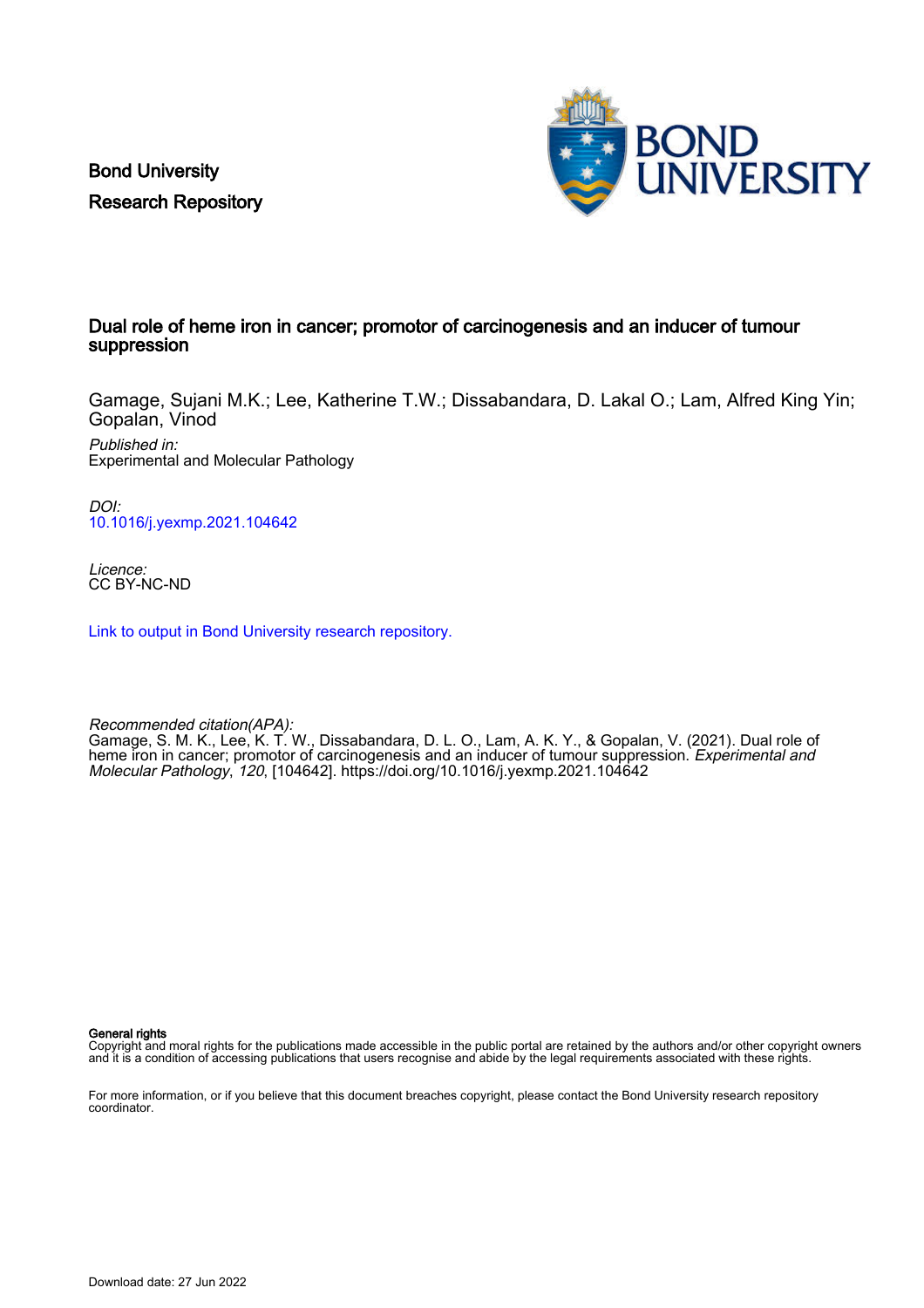# **Dual Role of Heme Iron in Cancer; Promotor of Carcinogenesis and an Inducer of Tumour Suppression.**

S M K Gamage<sup>1,2</sup>, D L O Dissabandara<sup>1</sup>, Alfred King-Yin Lam<sup>1</sup>, Vinod Gopalan<sup>1</sup> <sup>1</sup>Cancer Molecular Pathology, School of Medicine, Griffith University, Gold Coast, Queensland 4222, Australia

2Department of Anatomy, Faculty of Medicine, University of Peradeniya, Sri Lanka

Correspondence:

## **Dr Vinod Gopalan**

School of Medicine, Griffith University, Gold Coast Campus, Gold Coast QLD 4222,

Australia. E-mail: v.gopalan@griffith.edu.au

Telephone +61 7 56780717; Fax +61 7 56780708

## **Professor Alfred K Lam**

Head of Pathology, Griffith Medical School, Gold Coast Campus, Gold Coast QLD 4222,

Australia. E-mail: a.lam@griffith.edu.au

Telephone +61 7 56780718; Fax +61 7 56780303

List of abbreviations:

ROS: reactive oxygen species; ALA: 5-aminolevulinic acid; ALAS1: 5- aminolevulinate Synthase 1, ALAD: ALA dehydratase; PBGD: Porphobilinogen deaminase; UROS: uroporphyrinogen III synthase; UROD: uroporphyrinogen decarboxylase; CPOX: coproporphyrinogen oxidase; PPOX: protoporphyrinogen oxidase; FECH: ferrochelatase; PpIX: protoporphyrin IX; FLVCR: feline leukemia virus receptor; HCP1: Heme carrier protein 1; DMT-1: divalent metal transporter-1; Dcytb: Duodenal cytochrome b; FPN: feroportin; HIF: hypoxia inducible factor; HO: heme oxygenase; CO: carbon monoxide; TfR: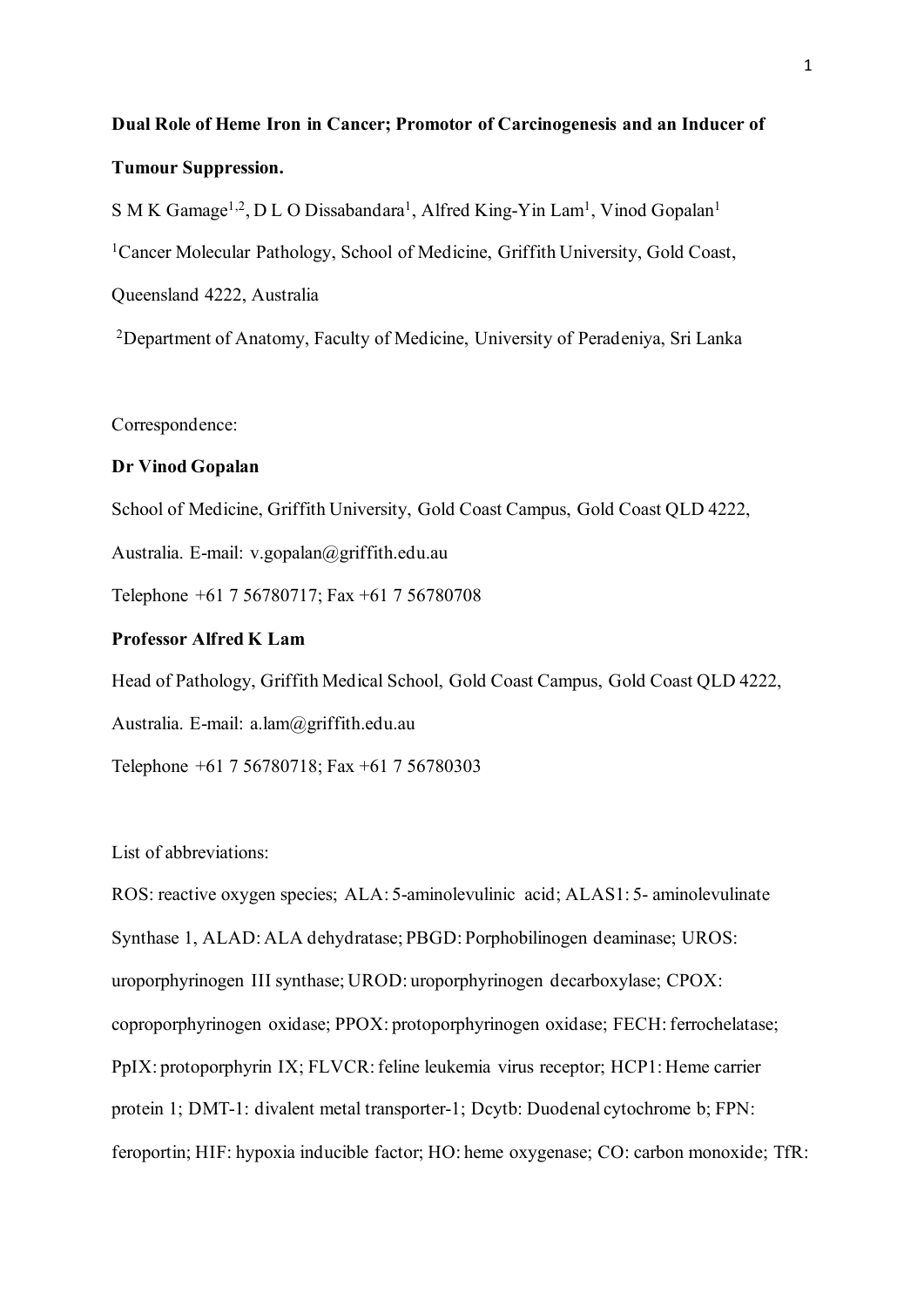transferrin receptor; ABCG2: ATP-binding cassette transporter G2; PHD: Prolyl hydroxylase; HEPH: hephaestin; NSCLC: non- small cell lung cancer; HRG1: Heme responsive gene 1; HCP 1: heme carrier protein 1; PUFA: polyunsaturated fatty acid; MDA: Malonaldehyde; 4-HNE: 4- Hydroxynonenal; TP53: tumour protein 53; HFE: homeostatic iron regulator; ICAM-1 (intracellular adhesion molecule 1) and VCAM-1 (vascular cell adhesion molecule), VWF (von Willebrand factor), PKC: protein kinase C; TLR4: toll-like receptor-4; KC: keratinocyte chemokine; TNF: tumour necrosis factor; IBD: Inflammatory bowel disease; CRC: colorectal cancer; DFO: deferoxamine; RSL3: RAS selectively lethal.

Key words: Heme, carcinogenesis, reactive oxygen species, ferroptosis, red meat, dysbiosis, inflammation, tumour suppression, inflammatory bowel disease, P53 down regulation.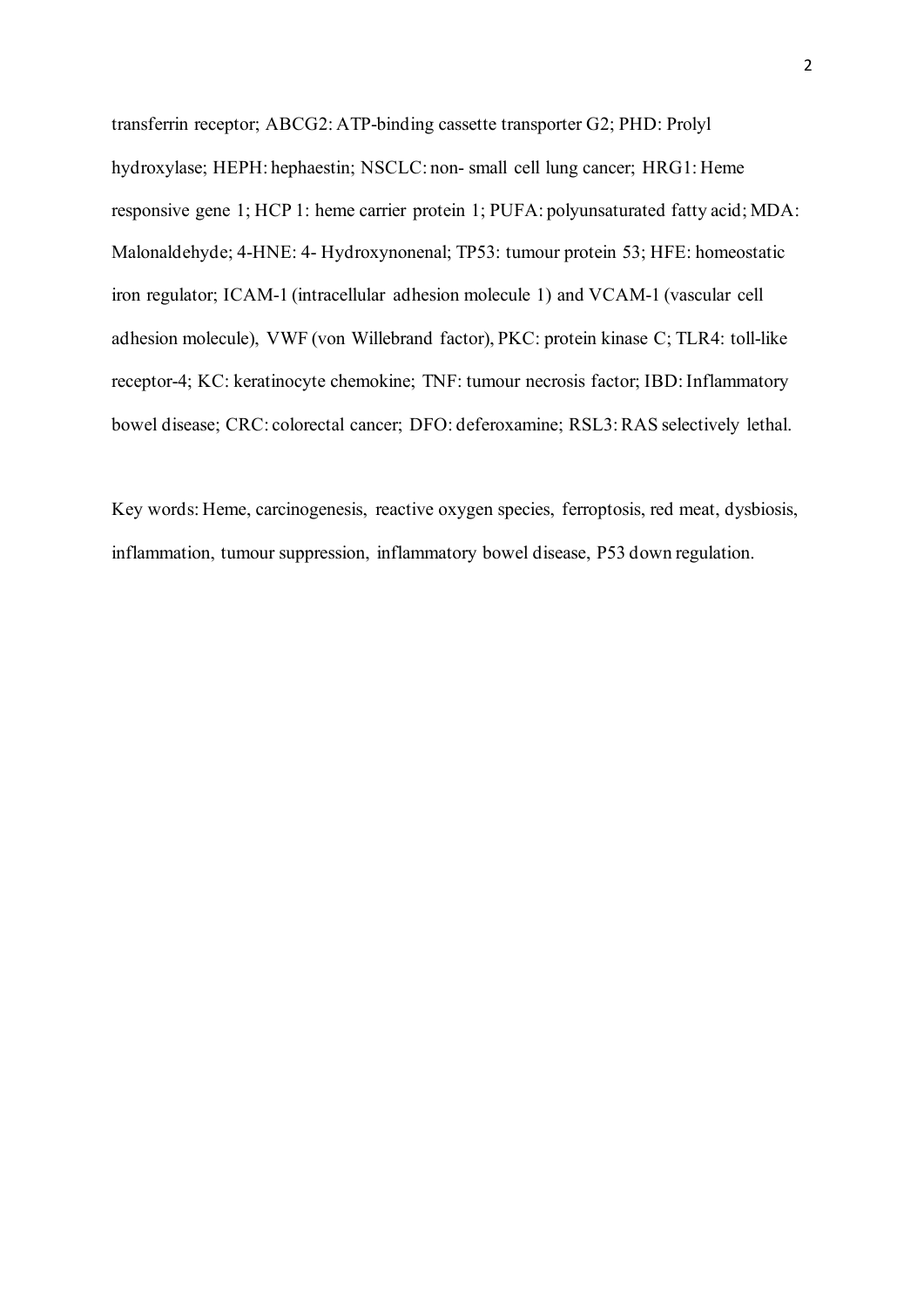### **Abstract:**

Heme is a crucial compound for cell survival but with the potential to be toxic and carcinogenic to cells. It is considered to have negative effect in human owing to the vast number of researches supporting its carcinogenic properties.. However, with the recent advancement of knowledge regarding ferroptosis, the iron mediated cell death, heme can be postulated to induce tumour suppression through ferroptosis. This review summarizes the literature on the carcinogenic and anti-carcinogenic properties of heme with specific emphasis on the alterations observed on heme synthesis, metabolism and transport in tumour cells. Heme supports carcinogenesis via modulation of immune cell function, promoting inflammation and gut dysbiosis, reducing the tumour suppressive potential of *P53* gene, and promoting cellular cytotoxicity and reactive oxygen species generation. The carcinogenic and anti-carcinogenic properties of heme are proven to be both dose and oxygen concentration dependant. At low doses, heme is apparently harmless and even helpful in maintaining the much-needed redox balance within the cell. However, when heme exceeds physiological levels, it could initiate and propagate carcinogenesis, due to its ability to produce reactive oxygen species (ROS). To conclude, the same phenomenon of heme mediated ROS generation could be manipulated to initiate tumour suppression via ferroptosis, but the therapeutic doses are yet to be determined.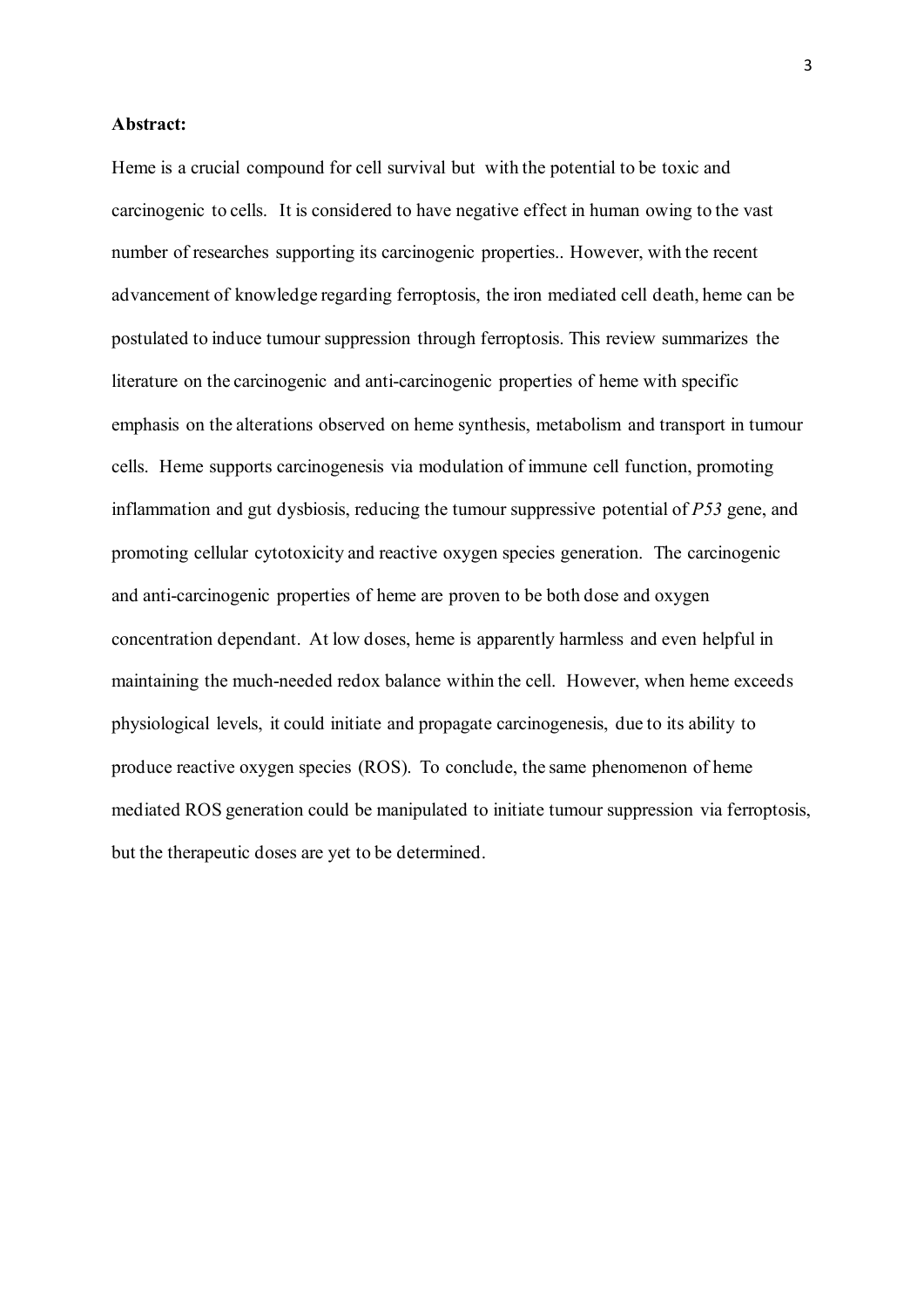#### **Introduction**

Heme, an iron protoporphyrin complex, is of utmost importance for cell survival because of its involvement in numerous essential biological processes, including oxygen transport, energy production and drug metabolism. Apart from being a crucial compound for cell survival, heme has the potential to be toxic and carcinogenic to cells (Fiorito et al. 2020). There is a considerable body of evidence suggesting that heme may induce carcinogenesis via inducing cytotoxicity, production of reactive oxygen species (ROS), modulating immune cell function, promoting dysbiosis and inducing inflammation (Glei et al. 2006; Ishikawa et al. 2010; Min and Ahn 2005; Fiorito et al. 2020). Even though carcinogenic properties of heme are evident to be prominent than the anti-carcinogenic properties, heme could tumour suppression through ferroptosis (Chiang, Chen, and Chang 2018). This review summarizes the literature on the carcinogenic and anti-carcinogenic properties of heme with specific emphasis on the alterations observed on heme synthesis, metabolism and transport in tumour cells. In addition, topics such as heme induced ROS, inflammation, dysbiosis, and its role as a ferroptotic mediator have been reviewed in detail.

#### *Heme iron synthesis, absorption, metabolism and their alterations in cancer*

#### *In vivo Heme Synthesis and its alterations in cancer*

All cells in the human body have heme synthesizing ability. The reactions involve condensation of succinynl-CoA and glycine to produce 5-aminolevulinic acid (ALA) and then several reactions including the enzymes 5- aminolevulinate Synthase 1 (ALAS1), ALA dehydratase (ALAD), porphobilinogen deaminase (PBGD), uroporphyrinogen III synthase (UROS), uroporphyrinogen decarboxylase (UROD), coproporphyrinogen oxidase (CPOX), protoporphyrinogen oxidase (PPOX) and ferrochelatase (FECH) resulting in the production of heme (Chiabrando et al. 2014; Chiabrando, Mercurio, and Tolosano 2014). Of these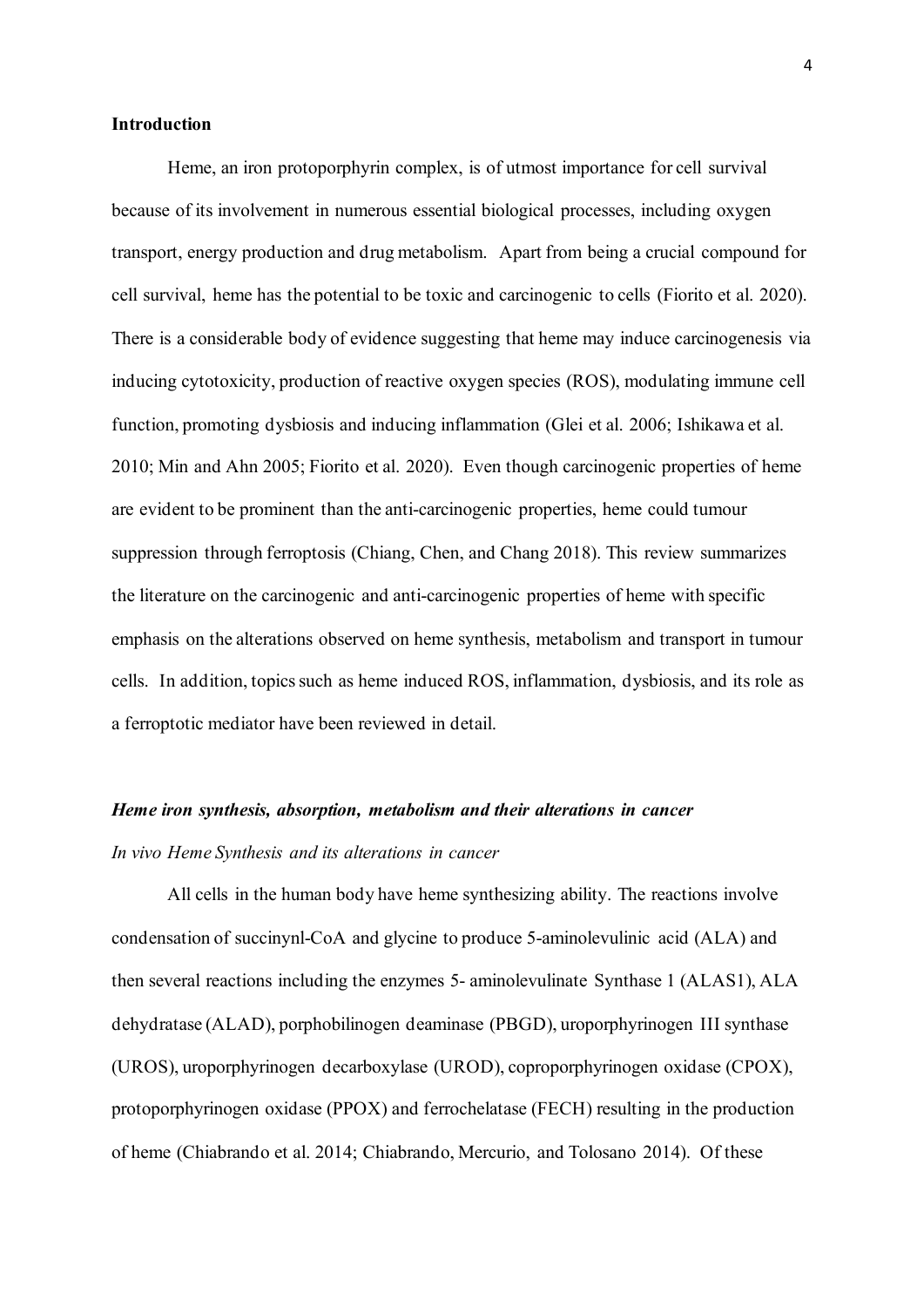enzymes, ALAS1, UROD and PBGD were found to be overexpressed in cancer tissue. Further, tumours accumulated protoporphyrin IX (PpIX), final intermediate in heme biosynthetic pathway, upon ALA administration (Yang et al. 2015). These findings suggest that tumours characteristically show higher PpIX synthesis ability, which may indicate increase in heme synthesis. The above hypothesis was further reinforced by the discovery of higher activity of heme-containing proteins and increased heme content in tumour cells when compared to normal cells (Hooda et al. 2013) (Fiorito et al. 2020). A possible explanation for the enhanced heme synthesis in tumour tissue is that tumour cells exploit heme for the maintenance of mitochondrial electron transport chain for energy production (Fiorito et al. 2020). However, this hypothesis contradicts with the well-established "Warburg effect", which explains that tumour cells rely mainly on glycolysis for energy production as opposed to normal cells, which are dependent on mitochondrial electron transport chain (ETC). "Warburg effect" takes place predominantly in hypoxic conditions. and it supports abnormal proliferation and metastasis of tumour cells by suppressing the production of reactive oxygen species (ROS) and thereby reducing the oxidative stress on the cells. On the other hand, in the presence of oxygen and excess heme or heme precursors, tumour cells are forced to shift from glycolysis to ETC, thereby increasing the production of ROS. This feature has been manipulated to induce apoptosis in cancer cells by adding heme precursors, promoting heme synthesis and shifting the energy metabolism towards aerobic ETC (Michelakis, Webster, and Mackey 2008; Bonnet et al. 2007; Sugiyama et al. 2019). Thus, heme is a potent apoptosis inducer of tumour cells due to its ability to cause oxidative stress on the cells by promoting oxidative phosphorylation.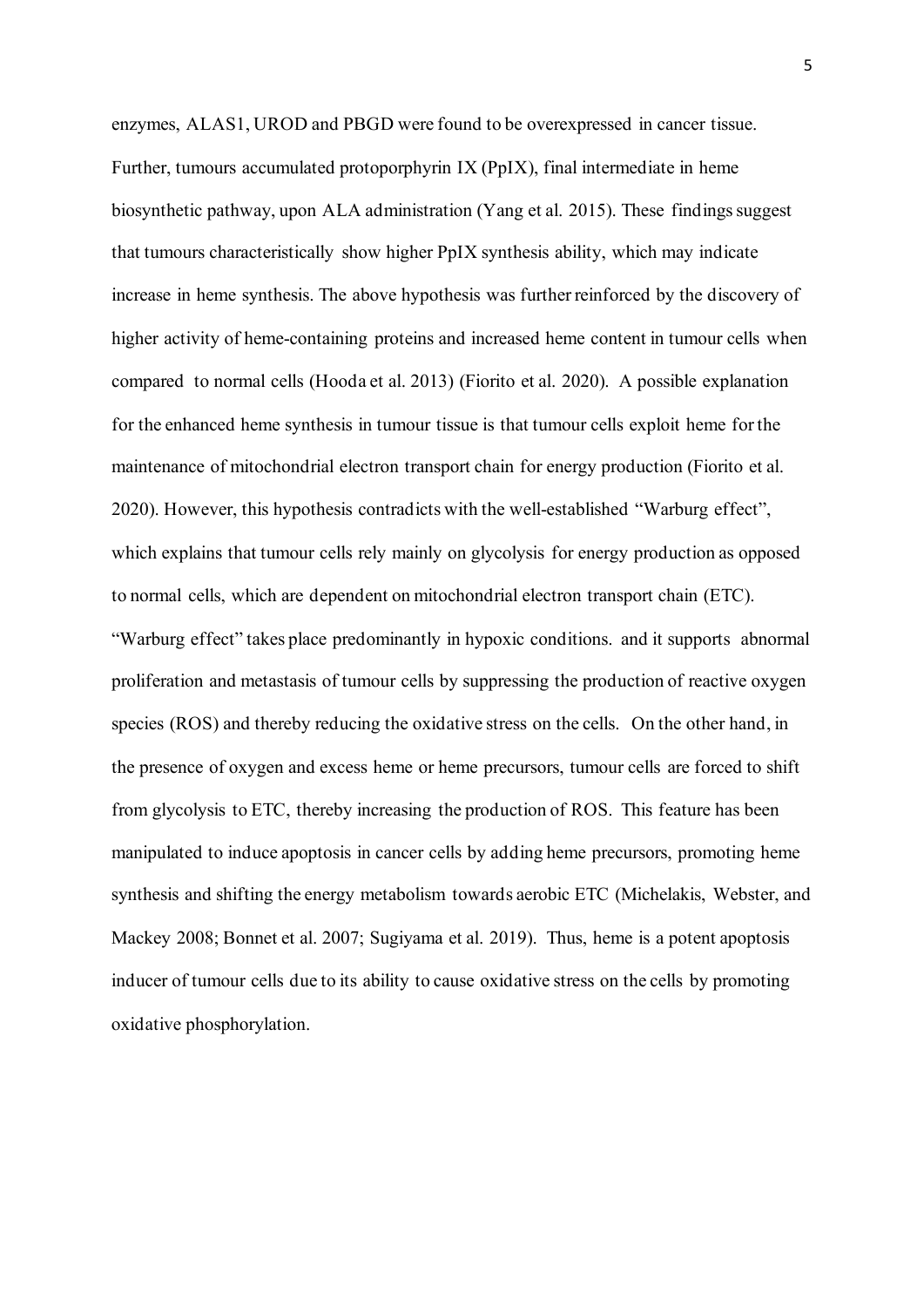#### *Heme Absorption and Metabolism in Normal Duodenal Cells*

Approximately, 40% of the iron acquired by an individual consuming meat, is in heme iron form and the rest is in the form of non-heme iron. Majority of both heme and non heme iron is absorbed by the duodenum by a tightly regulated process (Figure 1). Heme iron is thought to be absorbed as intact metalloprotein, making heme iron easier to absorb and more bioavailable than non-heme iron (Figure 1). Heme uptake into the epithelial cell is thought to occur mainly by two mechanisms. The first mechanism is via the heme receptormediated endocytosis and the second is through the heme transporters HCP1 (Heme carrier protein 1) (West and Oates 2008). Feline leukemia virus subgroup C receptor-related protein 1 (FLVCR) and ATP-binding cassette transporter G2 (ABCG2) are responsible for heme export from cells (Figure 1)

Intracellular heme is degraded into Fe2+, carbon monoxide and bilirubin by hemeoxygenase 1 (HO-1) and heme-oxygenase 2 (HO-2), which is located in the endoplasmic reticulum of the intestinal epithelial cell (Xue and Shah 2013). HO-1 and HO-2 are products of different genes. HO-2 catalyses heme degradation in physiological conditions, and HO-1 becomes active when there is an excess amount of intracellular heme, to accelerate the heme breakdown. The labile iron produced by this reaction is scavenged by ferritin, a protein which stores iron. In addition, other intracellular and extracellular mechanisms come into operation when excess iron is detected (Maines 1997). The extra extracellular iron triggers liver to produce Hepcidin, the principal regulator of iron absorption and distribution to tissues, binds with FPN (ferroportin) and causes FPN internalization and degradation, thereby reducing the iron exportation from the cell into the bloodstream (Xue and Shah 2013). Increased intracellular iron triggers Hypoxia Inducible Factor (HIF-2 $\alpha$ ), which in turn causes an increase of Prolyl Hydroxylase activity (PHD), leading to decreased transcription of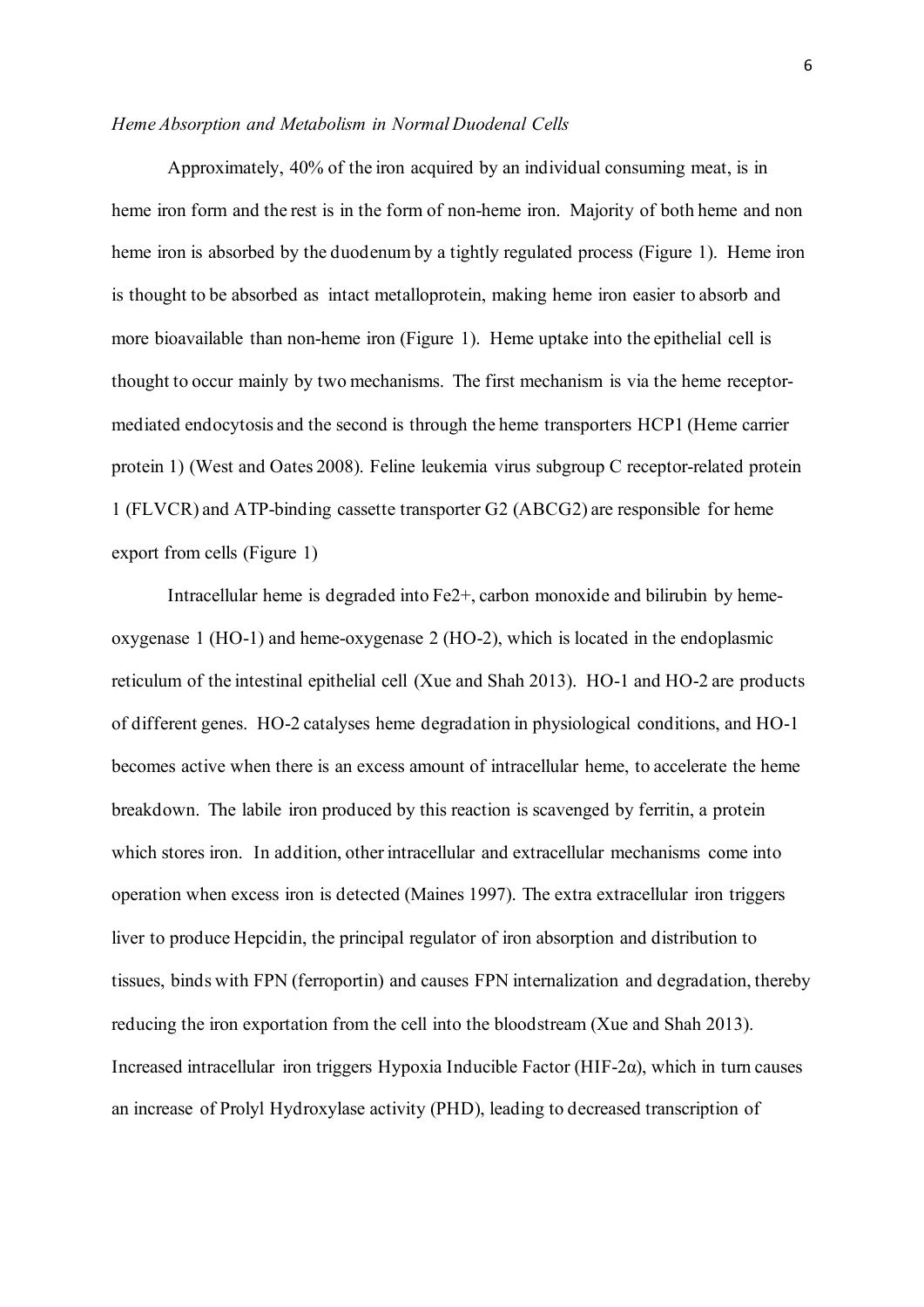DMT-1 and Dcytb thereby causing decreased dietary iron absorption (Xue and Shah 2013). (Figure 1).

#### *Differences in Heme Absorption and Metabolism in Small and Large Intestines*

Even though majority of heme iron is absorbed from the duodenum, heme appears to exert more carcinogenic effects on the colonic epithelium than on the duodenal epithelium. Therefore, it is important to consider the differences of colonic mucosa from duodenal mucosa with respect to heme iron absorption and metabolism. According to a study conducted in pig models to compare the capacities of luminal iron absorption between colon and duodenum, the iron absorptive capacity of the colonic mucosa was noted to be approximately 14% of absorptive capacity of duodenal mucosa (Blachier et al. 2007). The normal pig colonic epithelial cells express less DMT-1, TfR and ferritin when compared with the duodenal epithelial cells when exposed to luminal iron. However, ferroportin (FPN) was highly expressed in colonocytes as well in duodenal cells, in similar amounts (Blachier et al. 2007). Therefore, it can be assumed that colonic epithelial cells have a less iron internalizing capacity from the lumen and from circulation and less facility for storage within the cell, when compared to the duodenal mucosa. Furthermore, since FPN is expressed in amounts close to the duodenal epithelium, it can be assumed that iron exportation mechanism out of the colonic epithelial cell is as efficient as in the duodenal cells. According to this study, porcine colonic epithelial cells seem to be less susceptible to the detrimental effects mediated by excessive intracellular iron, which is quite the opposite of what is evidenced in literature. However, this study had been focused on inorganic iron (iron sulphate) and the mechanisms of heme iron and inorganic iron absorption are different from each other (Figure 1). Therefore, further studies aimed at exploring the expression of DMT-1, PCFT/FTC1, FLVCR, TfR, FPN, Ferritin, HO-1 and HO-2 in normal human colonic epithelial cells in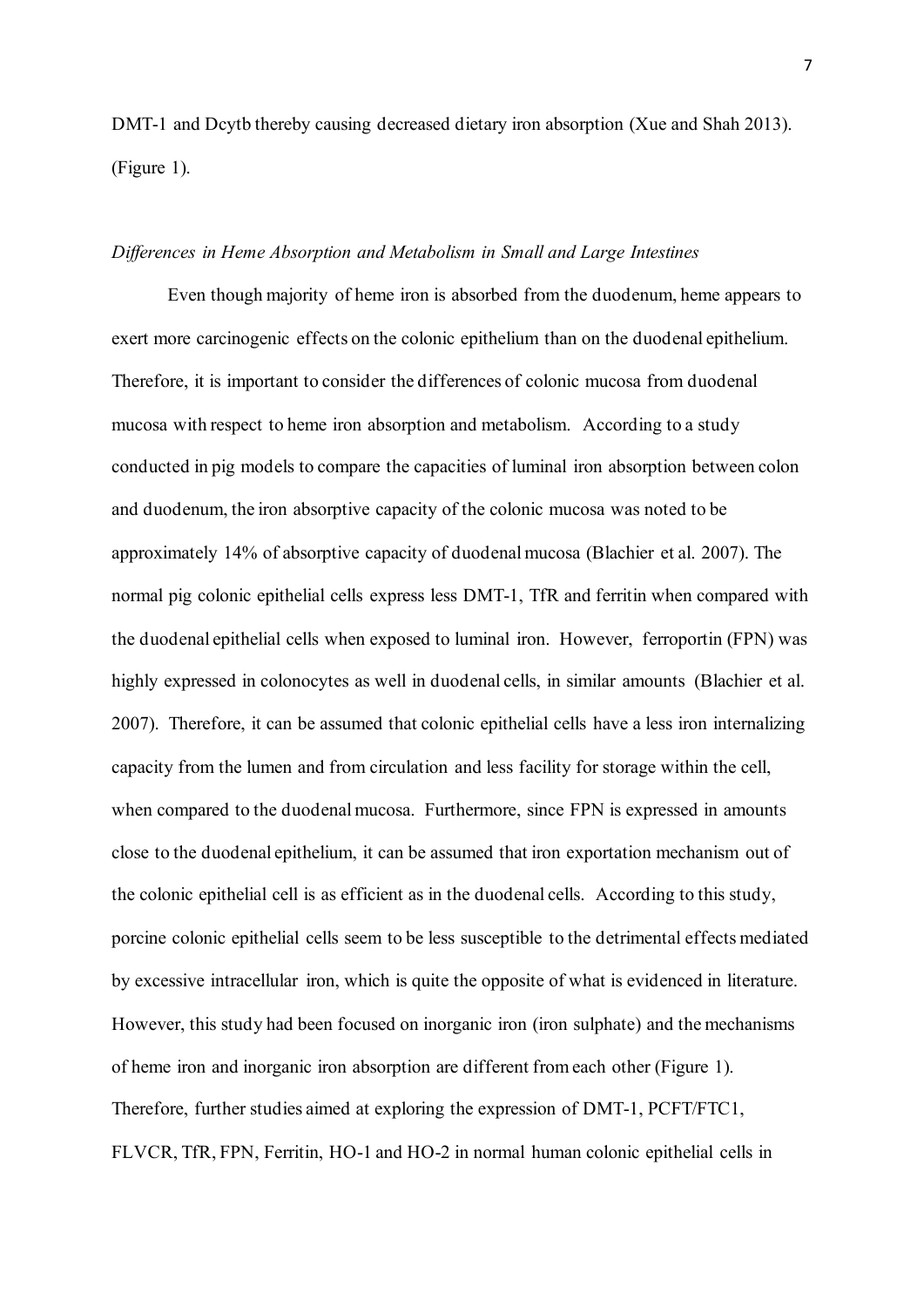response to heme iron exposure, may help to understand why colonic mucosa is more susceptible to the mal-effects of heme iron compared to the small intestinal mucosa.

#### *Alterations of heme transportation and metabolism in cancer*

Dysregulation of heme iron absorption, transport and metabolism are observed to be hallmark features of several types of cancers (Xue and Shah 2013; Fiorito et al. 2020). Colorectal carcinoma (CRC) cells are shown to express increased amounts of DMT-1 and TfR1, involved in luminal and circulatory iron absorption machinery. TfR1 is expressed in the normal colonic epithelium, but this amount is significantly increased in early stages colorectal carcinoma (Prutki et al. 2006). Overexpression of TfR provides a growth advantage for tumour cells and enhances c-myc (oncogenic transcription factor) mediated tumorigenesis. On the other hand, inhibition of TfR causes decreased cellular proliferation and arrest of cells at the G1 phase of the cell cycle (O'Donnell et al. 2006). Ferritin, which acts as an iron detoxifier by storing excess intracellular iron, is increased in colorectal adenomatous polyps (Nelson et al. 1994). Hepcidin, which binds and internalizes FPN (intracellular iron exporter), causing its degradation (Figure 1), is expressed in increased amounts in CRC tissue (Ward et al. 2008). The FPN and HEPH (Hephaestin) proteins which support cellular iron export are decreased in advanced CRC (Xue and Shah 2013). Thus, compared to normal colonic cells, the cancer cells in the colon tend to absorb and accumulate more iron within the cell.

Non-small cell lung cancer (NSCLC) exhibits upregulation of a collection of proteins promoting heme synthesis, transport, and function. Some of these proteins include Heme biosynthesis enzyme ALAS, heme transporter uptake proteins HRG1 (Heme responsive gene 1) and HCP1. Reduced heme biosynthesis and uptake were associated with limitation of lung cancer cell migration, proliferation and colony formation. On the other hand, an increased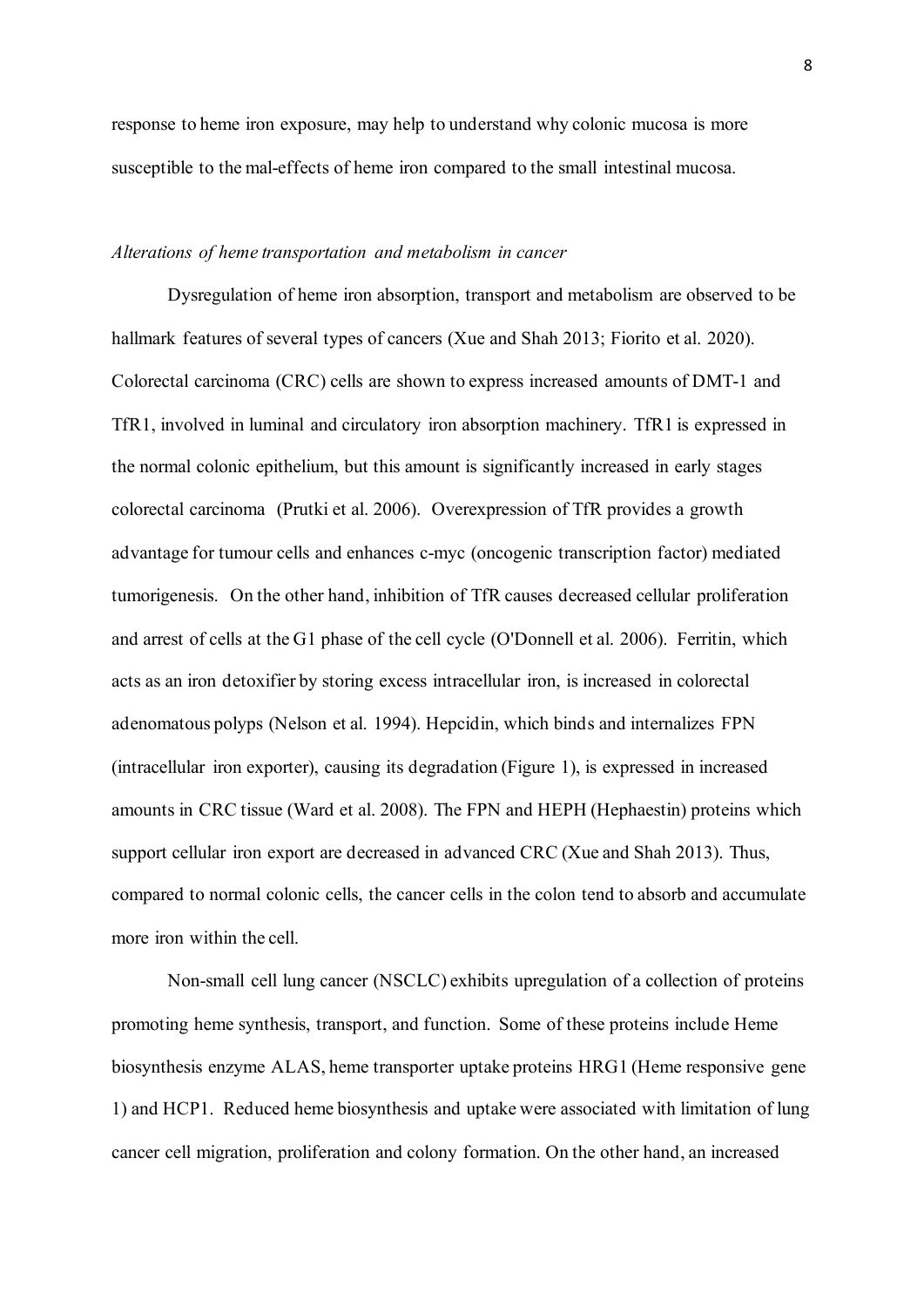supply of heme to cancer cells resulted in intense oxygen consumption and intracellular energy production, which may in turn promote cancer cell proliferation (Hooda et al. 2013).

Heme oxygenase -1, the enzyme responsible for intracellular heme degradation, shows higher expression in vast array of tumour tissues such as lymphoma (Schacter and Kurz 1982) , brain tumours (Hara et al. 1996), melanoma (Torisu-Itakura et al. 2000), prostate adenocarcinoma (Maines and Abrahamsson 1996), pancreatic adenocarcinoma (Berberat et al. 2005). This phenomenon is evidenced to be a promoter of ROS (reactive oxygen species) mediated tumour cell proliferation, which can be exacerbated secondary to radiotherapy and chemotherapy (Was, Dulak, and Jozkowicz 2010).

Most cancer cells often possess an increased ability to uptake iron and decreased capacity to export it (Zhang and Chen 2019). It was observed that there was decreased expression of FPN (Ferroportin), resulting in an increase of labile iron pool in breast cancer, leading to increased carcinogenic potential (Jung et al. 2019). In a study using more than 800 female patients, it was concluded that downregulation of expression of *FPN* gene was associated with a significant decrease in patient survival and metastasis-free disease (Pinnix et al. 2010b). In addition, patients with high FPN and low hepcidin levels were identified as a cohort with a ten-year survival rate exceeding 90% (Pinnix et al. 2010a; Lamy, Durigova, and Jacot 2014). Similarly, expression of *FPN* gene was downregulated in ovarian and prostate cancer (Basuli et al. 2017; Tesfay et al. 2015) whereas expression of hepcidin, FPN's negative regulator, was upregulated in several cancers including hepatocellular, ovarian and prostate cancers (Tanno et al. 2011; Kali, Charles, and Seetharam 2015; Kijima et al. 2008). Therefore, as opposed to normal cells, cancer cells are highly capable of acquiring iron and heme iron into the intracellular compartment and prefers to retain most of the iron within the cell in order to facilitate its carcinogenic potential. Thus, heme iron concentration and heme related molecule expression is evidently an important factor in establishing tumorigenesis.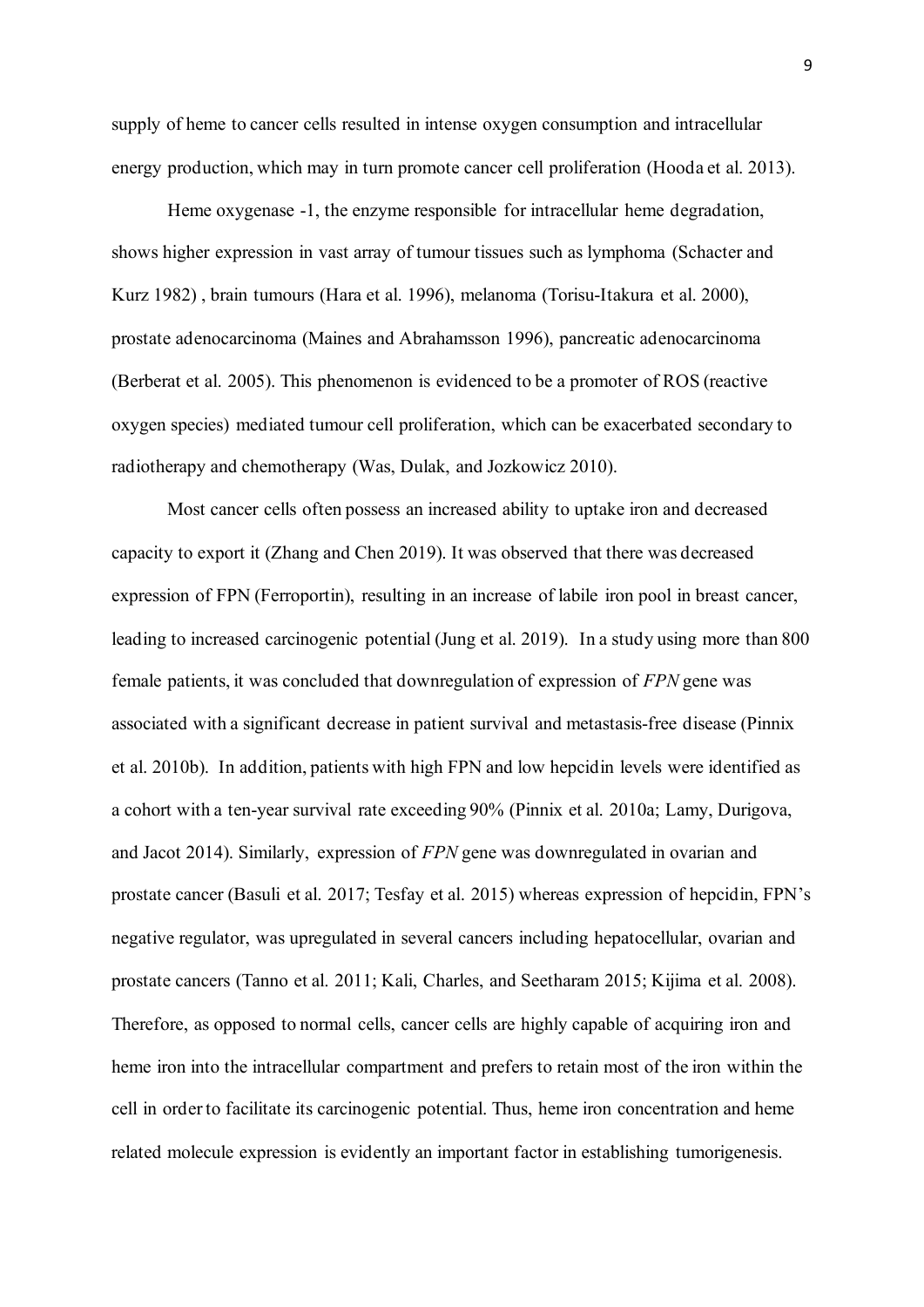### *1. Heme iron induced cytotoxicity, reactive oxygen production and carcinogenesis*

Heme evidently exerts cytotoxic and genotoxic effects on cells (Glei et al. 2006; Ishikawa et al. 2010). However, these effects are argued to be mediated by the reactive oxygen species produced by heme, rather than by heme itself (Balla et al. 1991). Heme proteins are essential for a variety of vital physiological functions in the body, such as oxygen transport and storage (hemoglobin and myoglobin), drug metabolism, biosynthesis of steroids (cytochrome P450), signal transduction (CooA, FixL, Guanylate cyclase), catalase/ peroxidase antioxidant defence enzymes and mitochondrial respiration (cytochrome) (Nagababu and Rifkind 2004). All these processes involve oxidation and reduction reactions (redox reactions) of heme iron, generating reactive oxygen species (ROS). The redox reactions are more efficient and rapid when free heme is involved compared to bound heme proteins, making free heme more toxic to cellular membranes and macromolecules (Aft and Mueller 1983; Gutteridge and Smith 1988; Tappel 1955). Cellular damage caused by ROS is further enhanced in the presence of free iron (Halliwell and Gutteridge 1984), as evidenced by drastically enhanced killing of iron-rich Staphylococcus aureus by hydrogen peroxide, as opposed to iron- free organisms (Repine, Fox, and Berger 1981). Further, oxidative damage of both prokaryotic and eukaryotic cells is minimized when the cells are in an iron depleted state (Gannon et al. 1987), implying that iron plays a leading role in oxidative cytotoxicity.

Heme catalyses the degradation of the cell membrane proteins and intra cellular proteins to small fragments of peptides (Aft and Mueller 1984). Heme driven cell membrane protein degradation occurs independent to lipid peroxidation and is characterized by amino acid oxidation and extensive cross-linking (Vincent 1989). Furthermore, low density lipoprotein is converted to cytotoxic by-products by the action of heme [23]. Heme and hemin induced DNA damage have been explained in several studies. Oxidative stress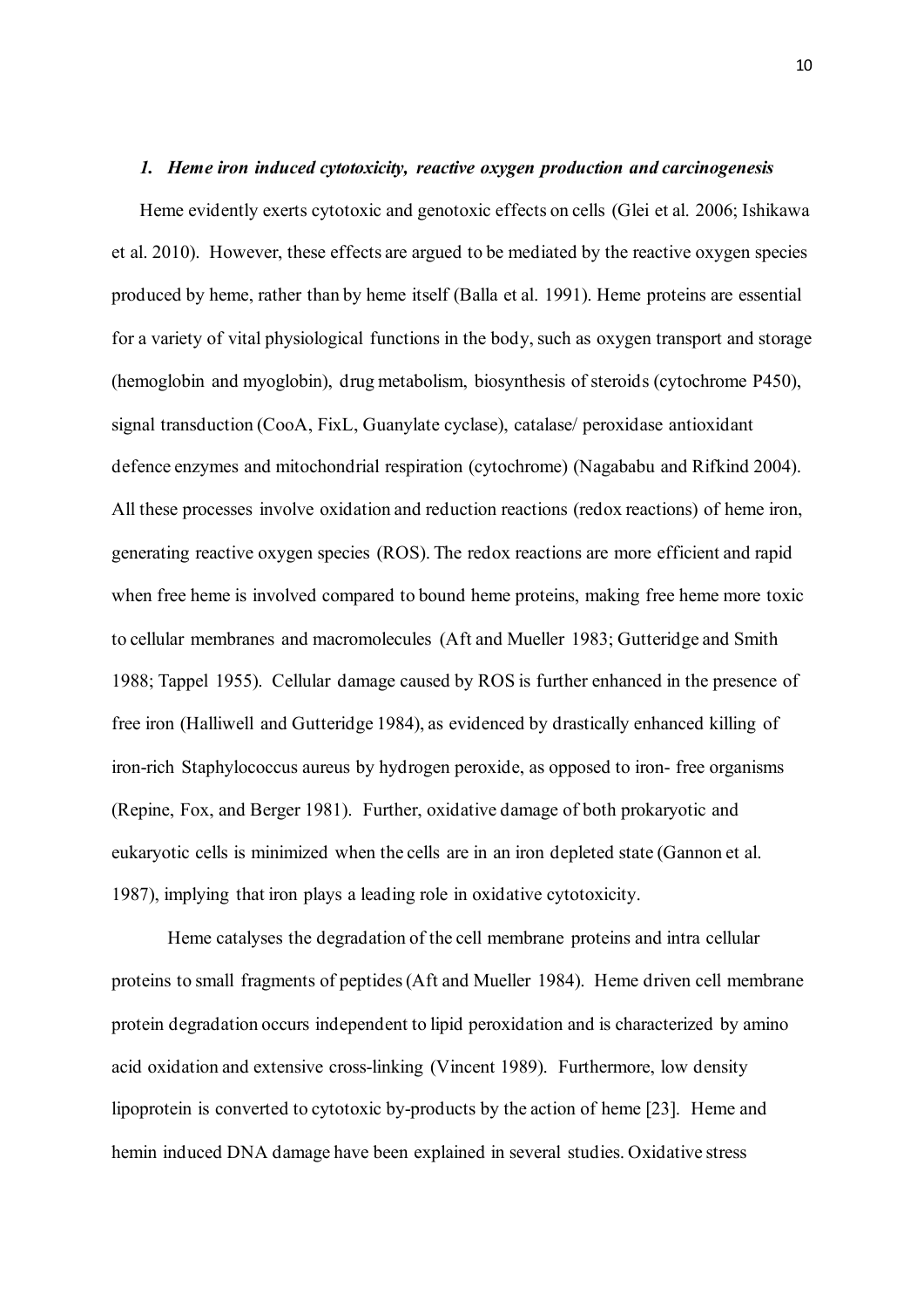generated by hemin has been shown to cause deletion of a specific area of mitochondrial DNA, resulting in changes in expression of mitochondrial cell death proteins and thereby apoptosis [24]. In the presence of oxygen and 2-mercaptoethanol (antioxidant), hemin causes strand scission in DNA. Circular supercoiled plasmid DNA was shown to transform into open circle or linear forms within 30 minutes, in the presence of hemin. These transformations are initiated at hemin concentrations as low as10μM and the rate of open circle and linear form formation increases rapidly as hemin concentration increases. With increasing incubation time, DNA was degraded into smaller fragments [15]. Majority of heme mediated carcinogenic effects are caused by ROS via the following mechanisms:

#### *Lipid peroxidation*

Lipid peroxidation is a result of a free radical chain reaction, oxygen being the most important factor. The human colon is considered to be a relatively hypoxic compartment (PO2 less than 10mmHg) (Morrissey et al. 1998; Karhausen, Ibla, and Colgan 2003; Kelly and Colgan 2016). Therefore, oxidation of polyunsaturated fatty acids (PUFA) and formation of toxic free radicals in meat presumably occur while being exposed to atmospheric oxygen than while in the colonic lumen. Oxygen in its form in atmospheric air cannot react with PUFAs. Iron in heme acts as a major catalyst to the reaction, which converts atmospheric oxygen to ROS (Min and Ahn 2005). Some of the ROS thus produced are superoxide anion (O2. -), hydroxyl radical (OH), hydrogen peroxide (H2O2. ) and hydroperoxyl radical (HO2. ) and iron-oxygen complexes (ferryl and perferryl radical). Some of these radicals are highly reactive and initiates lipid peroxidation in red and processed meat (Min and Ahn 2005). The number of bis-allylic carbons in lipid molecules determines their susceptibility to peroxidation. Weakest C-H bond which is most susceptible for peroxidation lies at the bisallylic position of the lipid molecule, and thus it is the most reactive site for hydrogen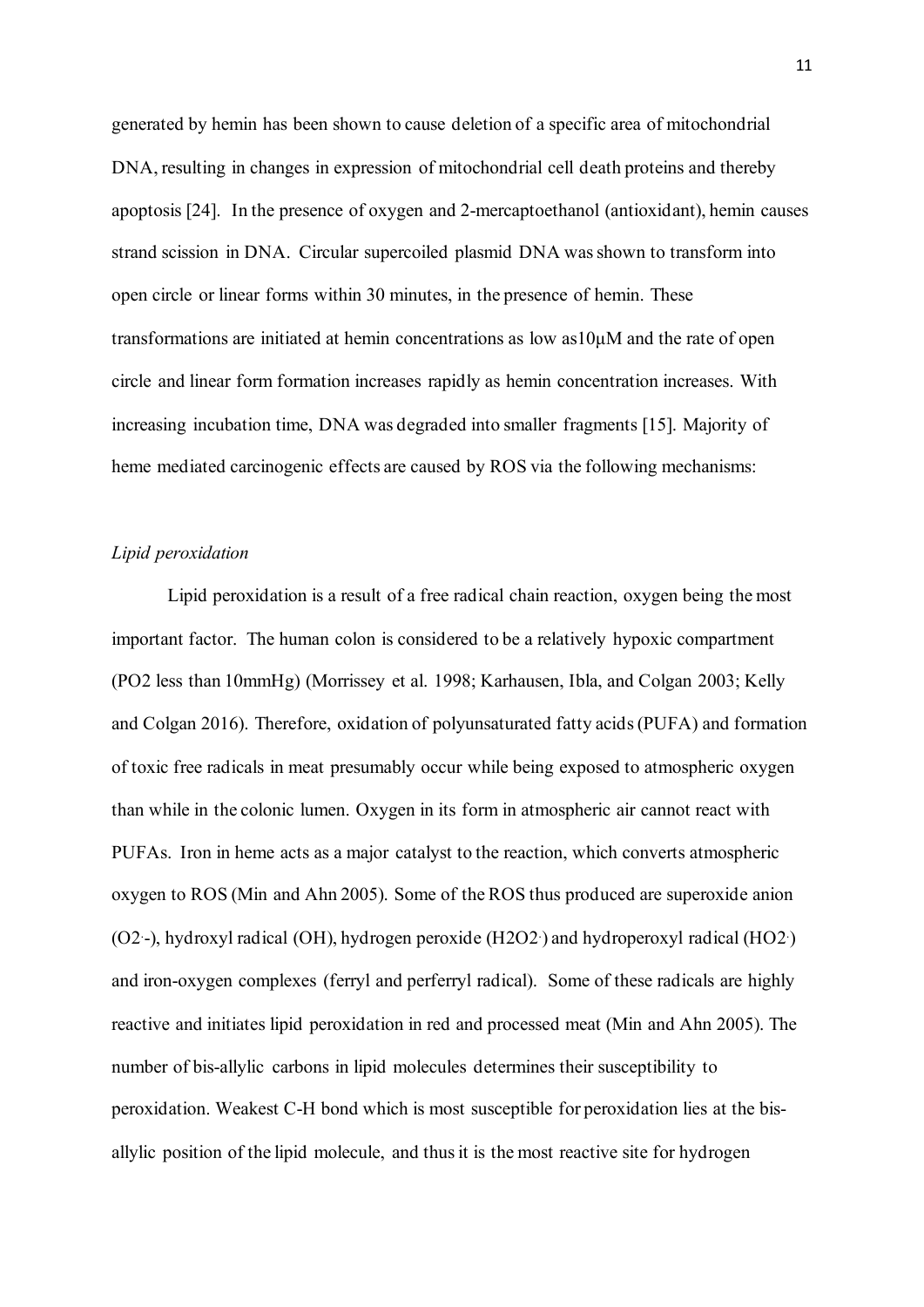abstraction (Wagner, Buettner, and Burns 1994). ROS formed by the catalytic action of iron, especially ferryl and perferryl radicals, have a high potential for abstracting the hydrogen iron from these bis-allylic positions (Bielski 1991). Once ROS abstracts the hydrogen atom from the lipid chain, an unpaired electron is left on the carbon. This carbon radical tries to become stable by forming a conjugated diene. The fate of this conjugated diene is dependent upon the oxygen concentration in the system. In aerobic conditions, it reacts with oxygen to form Lipid peroxyl radicals (LOO. ). On the other hand, in relatively anaerobic conditions, such as in the human colonic compartment, the conjugated diene may react with cell membrane components such as lipids and proteins and DNA (Min and Ahn 2005). This causes changes in the fluidity and increases the permeability of cell membrane resulting in intracellular enzymes to leak into the extracellular compartment leading to chemotaxis of inflammatory cells into the area paving the way for inflammation (Perse 2013). Thus, the cells exposed to heme iron-mediated lipid peroxidation are more susceptible to inflammation, which is known preceding event of carcinogenesis (Terzić et al. 2010; Min and Ahn 2005).

Heme iron catalyses the production of Malondialdehyde (MDA) and HNE (4- Hydroxy-2-nonenal) by lipid peroxidation. They are markers of formation of free radicals, lipid peroxidation and oxidative stress on cells (Gawel et al. 2004). Both MDA and HNE can act as signal transducers and modulating cell proliferation and gene expression (Marnett 2002; Uchida 2003). MDA is known to interact with DNA both in vitro and in vivo and can form adducts with deoxyadenosine, deoxyguanosine and deoxycytidine (Marnett 2002). These adducts induce oncogenic mutations in vitro (Marnett 2000; Cadet et al. 2003). Therefore, heme mediated formation of ROS and lipid peroxidation may contribute cellular toxicity and genetic mutations.

#### *Oxidation of Proteins*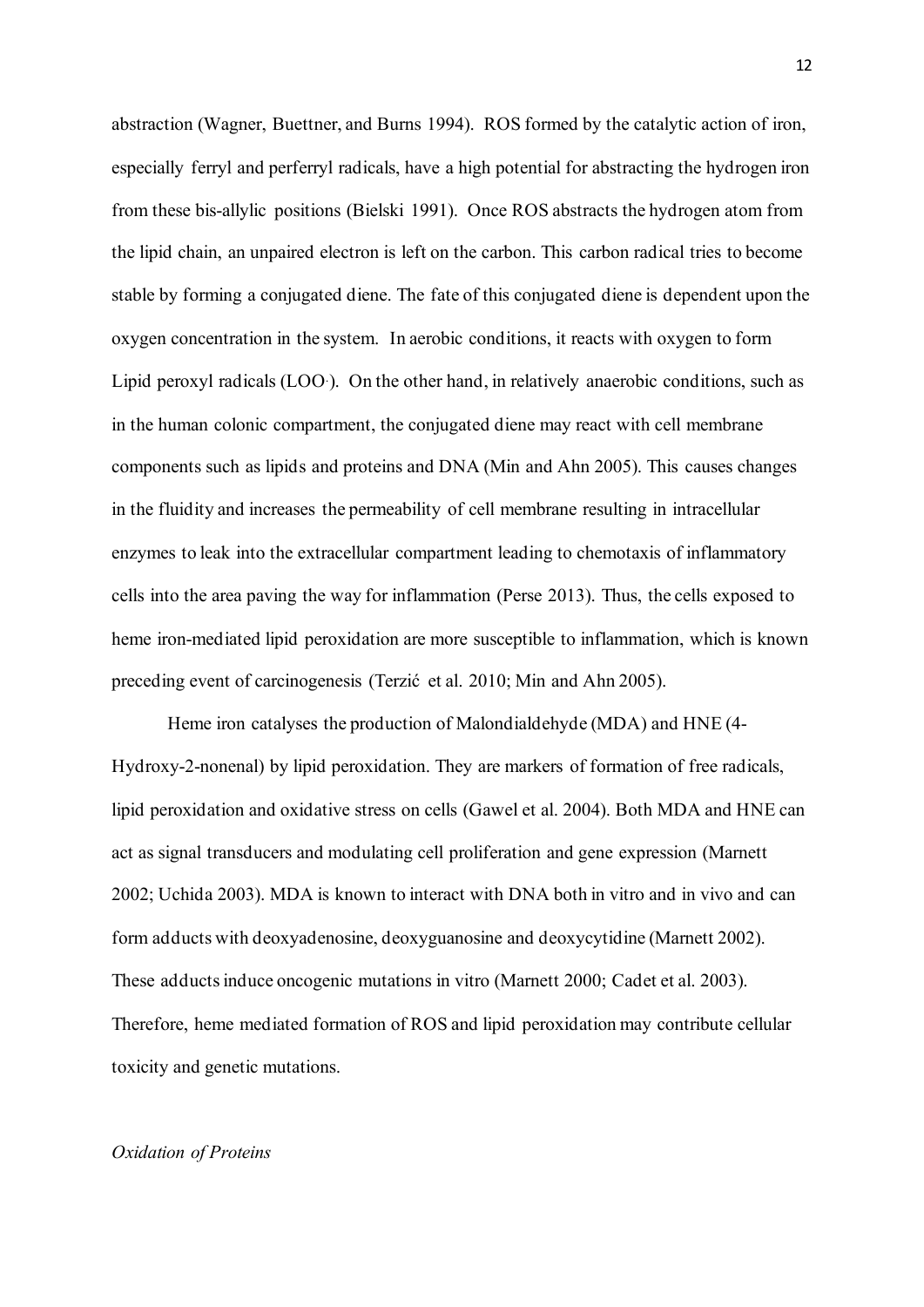Heme iron related ROS can oxidize proteins to alter both their structure and function (Grune et al. 2003). This can result in the hindrance of enzymatic and binding functions of proteins as well as influence cellular uptake of proteins and inactivation of DNA repair enzymes. Though the moderately oxidized proteins are efficiently degraded by proteasomes, severely oxidized proteins accumulate with in the cells (Grune et al. 2003). Accumulation of damaged proteins in the cell over a long period causes inhibition of the proteasome, leading to accumulation of damaged, misfolded and defective proteins in the cells and hinders the cellular lysosomal activity. This process affects the protein metabolism, leading to structural and functional alterations of the cellular organelles (Brunk and Terman 2002).

#### *Oxidation of DNA*

In addition to protein oxidation, ROS produced due to action of heme iron could oxidize DNA bases forming oxidized thymines, cytosines, adenines and guanines which can trigger mutagenesis (Abalea et al. 1998; Bjelland and Seeberg 2003; Glei et al. 2002). One of the major by-products of DNA oxidation is 8-oxodG, which can cause G to T transversions during replication if the damage is not repaired by base excision repair (Bjelland and Seeberg 2003). These DNA oxidative by-products can be metabolized into 8-oxodGTP, which in turn will be incorporated into DNA during replication and repair leading to A to C transversions (Henderson, Evans, and Cooke 2010) which may potentiate carcinogenesis. DNA oxidation subsequently results in hypomethylation of DNA (Perse 2013). DNA hypomethylation is a usual phenomenon observed in a number of carcinomas including colorectal adenocarcinomas, cervical, hepatocellular carcinoma , prostate adenocarcinoma and ovarian carcinoma (Bjelland and Seeberg 2003; Ehrlich 2009). Therefore, heme can promote ROS induced damage to cellular proteins, lipids and genetic material inducing carcinogenesis (Figure 2).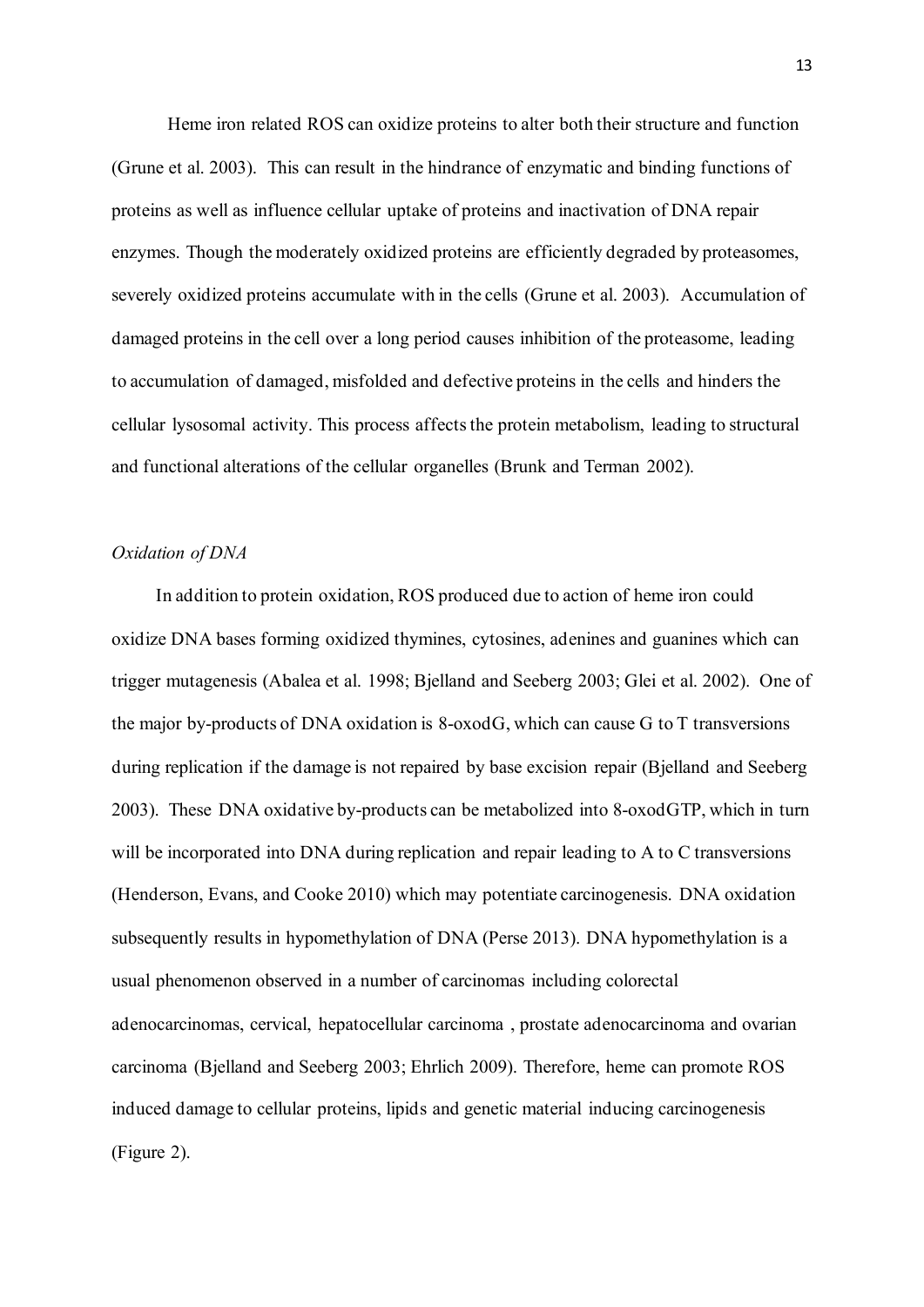# *2. Excess heme undermines the Tumour suppressive action of TP53 and promotes carcinogenesis*

The heme in excess amounts are shown to diminish the action of Tumour Protein 53 (TP53 or P53), a major tumour suppressor, by directly binding to the protein (Shen et al. 2014). Heme binds to TP53 protein, thus interfering with P53-DNA interactions. This results in an increase in nuclear export of P53 as well as cytosolic degradation (Shen et al. 2014). On the other hand, chelation of heme iron results in stabilization of P53 protein, increases P53 protein expression and effective tumour suppression via activating P21 (Shen et al. 2016; Zhang et al. 2008; Zhang and Chen 2019). Parallel to the above findings, HFE-/-mice, mimicking human hereditary haemochromatosis and iron overload, had downregulation of P53 expression (Bahram et al. 1999). However, the dynamics of heme iron-P53 interactions apparently differ in cancer cells and non-neoplastic cells. In colon cancer cells, P53 expression was decreased following exposure to high concentrations of heme, whereas in normal colonic epithelial cells, P53 expression was upregulated with high heme exposure (SMK Gamage 2020). There are also reports claiming that there is P53 upregulation with high iron exposure in hepatocytes (Dongiovanni et al. 2010). Therefore, heme dependant P53 expression seems to be different in non-neoplastic cells and cancer cells. In non-neoplastic cells, heme induce tumour suppression by P53 activation and in cancer cells, heme drives carcinogenesis by supressing P53 activity (Figure 2).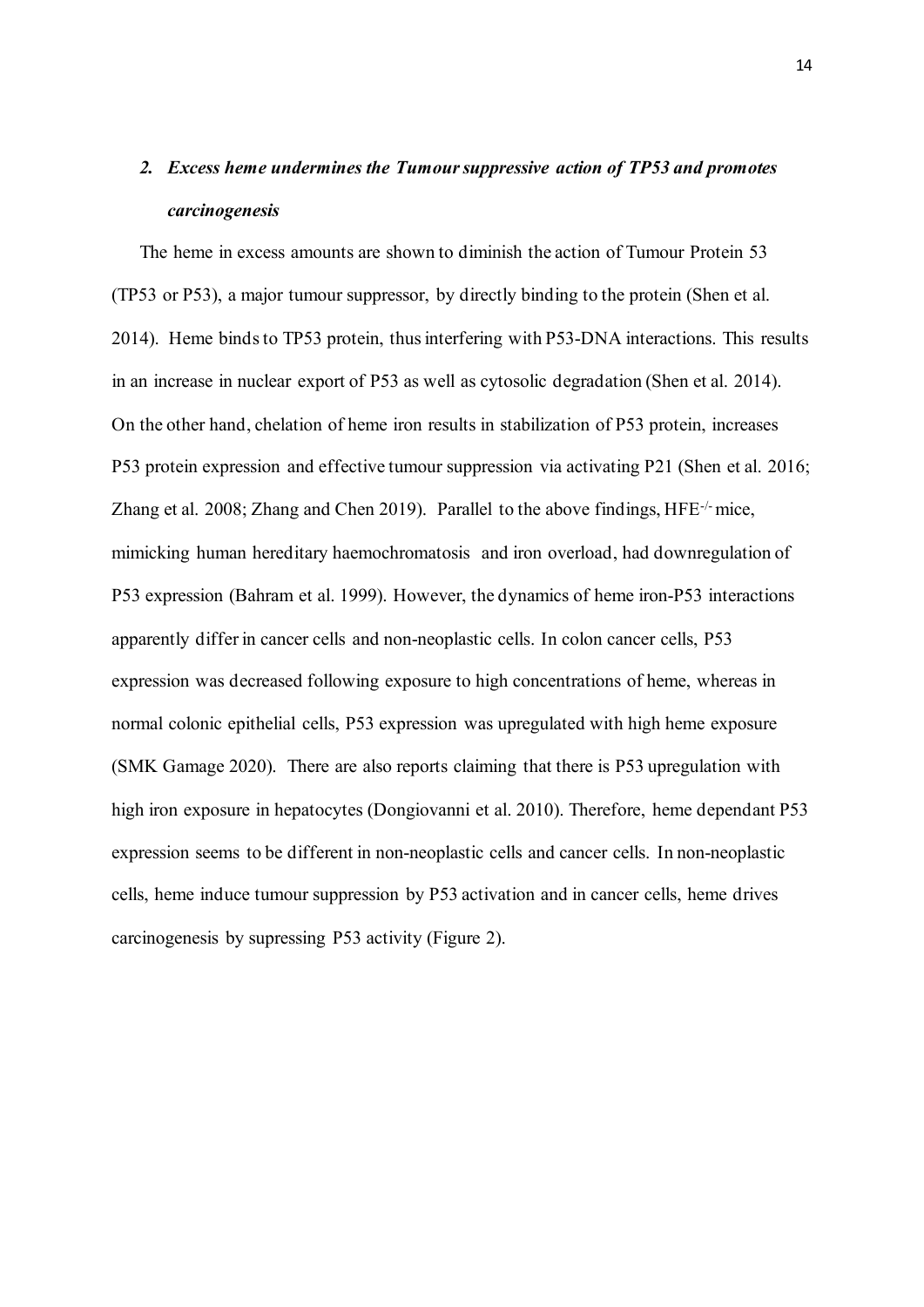## *3. Heme induces modulation of immune cell function, inflammation, gut dysbiosis and cancer*

Heme activates innate immune cells and non-hematopoietic cells, increase vascular permeability, trigger leukocyte migration from the intravascular compartment to tissues and surge acute phase reactants in rats and mice models (Lyoumi et al. 1999; Wagener et al. 2001). Heme also causes neutrophil activation and migration, activation of endothelial cells, induction of adhesion molecules such as ICAM-1 (intracellular adhesion molecule 1) and VCAM-1 (vascular cell adhesion molecule), VWF (von Willebrand factor), E- selectin and Pselectin (Wagener et al. 1997; Graça-Souza et al. 2002; Dutra and Bozza 2014). Heme induced neutrophil activation is secondary to protein kinase C (PKC) activation and ROS generation leading to the modification of cytoskeleton activity and expression of adhesion molecules, which are essential for neutrophil migration (Graça-Souza et al. 2002). Neutrophil migration is further facilitated by the fact that heme acts as a chemotactic molecule (Porto et al. 2007). Heme is capable of inhibiting apoptosis of neutrophils and thereby enhancing their life span and the possible mal-effects of their actions (Arruda et al. 2004). Production of Leukotriene B4 by macrophages is also increased due to heme, which induces adhesion and activation of leukocytes to the tissue, thus enabling them to exit into the tissue (Monteiro et al. 2011). Heme causes Toll-like Receptor 4 (TLR4) activation, keratinocyte chemokine (KC) induction and increased Tumour Necrosis Factor (TNF) secretion secondary to macrophage activation (Figueiredo et al. 2007). Taken together, heme acts as a signalling molecule which alters immune response via receptor mediated mechanisms. Prolonged action of these inflammatory mediators, secondary to heme exposure over a period , can cause detrimental effects on tissue homeostasis and may also lead to chronic inflammation.

There is a strong association between prolonged gut inflammation and colon carcinogenesis. Inflammation of the colon could occur secondary to dysbiosis, in which there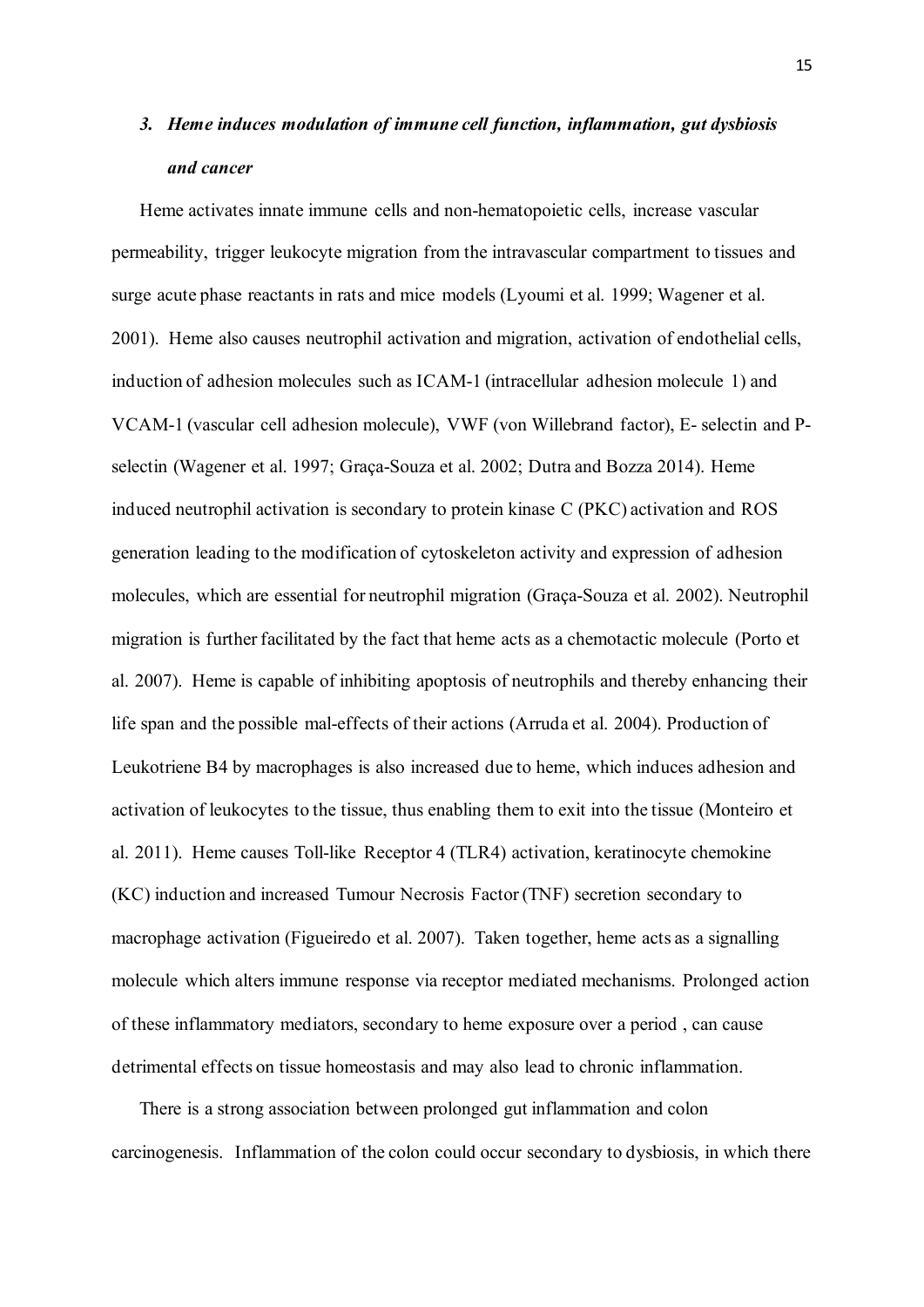is a derangement in the colonic bacterial flora. Availability of nutrients in the gut and the capacity to internalize them is the main survival factors for microbes within the colon (Kamada et al. 2013). Bacterial heme uptake system is made up of an array of proteins to sense the upregulation of heme related alterations in the environment, high affinity binding to heme and efficient release of heme into the cytoplasm (Tong and Guo 2009). Majority of microbes are equipped with efficient iron uptake, storage and metabolization machinery, which is crucial for thriving (Becker and Skaar 2014; Andrews, Robinson, and Rodríguez-Quiñones 2003). Heme being an efficient delivery mode of iron into the cell, microbes with heme uptake ability use heme as a growth factor to flourish in the intestinal cavity, thereby altering the normal colonic flora (Constante et al. 2017). In a heme rich environment, bacteria with the highest heme utilizing ability thrive suppressing bacteria, which do not have such ability, resulting in an imbalance in the gut microbiome. This is relevant in inflammatory bowel disease (IBD) where availability of trace elements such as iron, is limited due to sequestration by the host to limit inflammation (nutritional immunity). Limited availability of the iron provides a survival advantage to the bacteria with efficient iron uptake ability, leading to an imbalance of the microbial flora of the gut, especially during inflammation.

Association between intestinal dysbiosis and IBD has a predisposition to premalignant lesions in the intestine (Harpaz et al. 2013; Louis, Hold, and Flint 2014; Nakatsu et al. 2015; Constante et al. 2017). It has been also noted that dietary heme causes dysbiosis and exacerbation of colitis and initiates adenoma formation in mice (Constante et al. 2017). On the other hand, gut dysbiosis is noted consistently in patients with IBD (Manichanh et al. 2006; Peterson et al. 2008; Winter and Bäumler 2014). Interestingly, if on a heme-rich red meat diet, patients with ulcerative colitis develop more relapses (Jowett et al. 2004). It is known that patient with IBD are at a higher risk of acquiring CRC (Kim and Chang 2014)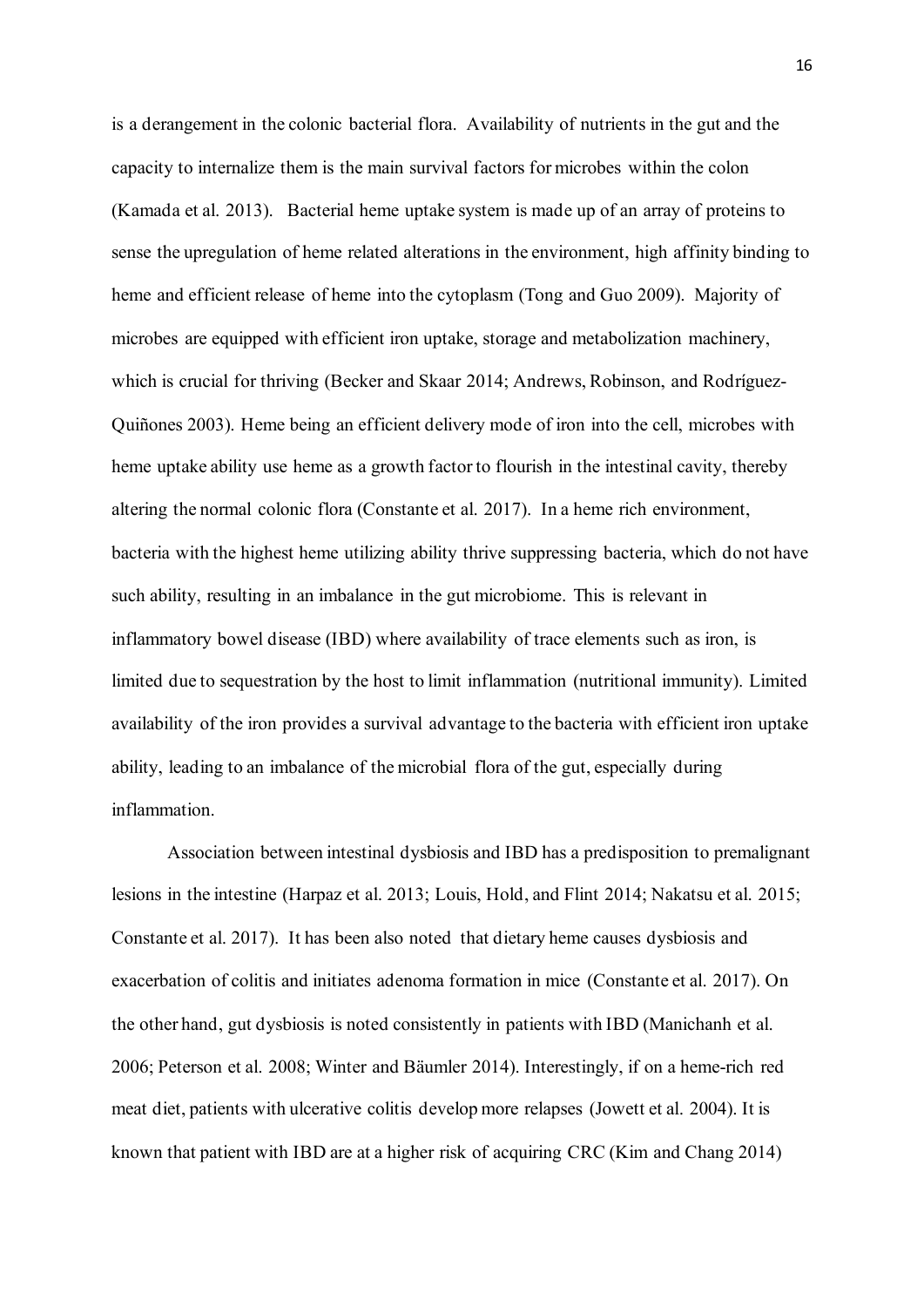and with the available evidence, it is apparent that CRC can occur secondary to heme mediated intestinal dysbiosis leading to IBD (Figure 2).

#### *4. Heme iron induced ferroptosis and tumour suppression*

Regulated cell death is of importance for the normal development, homeostasis of cells and for the prevention of hyperproliferative states such as carcinomas. Ferroptosis is an iron dependant form of cell death which is reliant upon lipid peroxidation secondary to Fenton reaction and production of ROS by iron (Bebber et al. 2020). Being iron dependant and developing characteristic lipid peroxides in membranes are hallmarks of ferroptosis, as iron chelation by deferoxamine (DFO) and inhibition of ROS production halts ferroptosis induction (Dixon et al. 2012). As discussed earlier, heme plays a key role in the production of ROS, Fenton reaction and lipid peroxidation as it is a carrier of an active iron moiety (Fortes et al. 2012) and thus could have significant ferroptotic potential. Interestingly, the same lipid peroxidation by-products observed in heme mediated lipid peroxidation, such as 4 hydroxynonenal (4-HNE) and malondialdehyde (MDA), are found in the process of ferroptotic cell death and they are currently being investigated for their definitive role in ferroptosis (Dalleau et al. 2013; Ayala, Muñoz, and Argüelles 2014; Chaudhary et al. 2010; Gamage et al. 2018; Feng and Stockwell 2018).

Approximately 30% of all cancers, including colorectal cancers, harbour *RAS* mutations (KRAS, NRAS and HRAS) (Arrington et al. 2012). The known ferroptotic inducers are Erastin, RSL3 (Ras selective lethal), Acetaminophen and Sulphasalizine. Interestingly, ferroptosis inducers are selectively lethal to oncogenic *RAS* mutant cell lines (Dixon et al. 2012). According to a recent study, the addition of iron chelators to *RAS* mutant cells 6 hours following treatment with erastin, still provided considerable protection of cells against ferroptosis (Dixon et al. 2012). This suggests that a continuous iron dependant ROS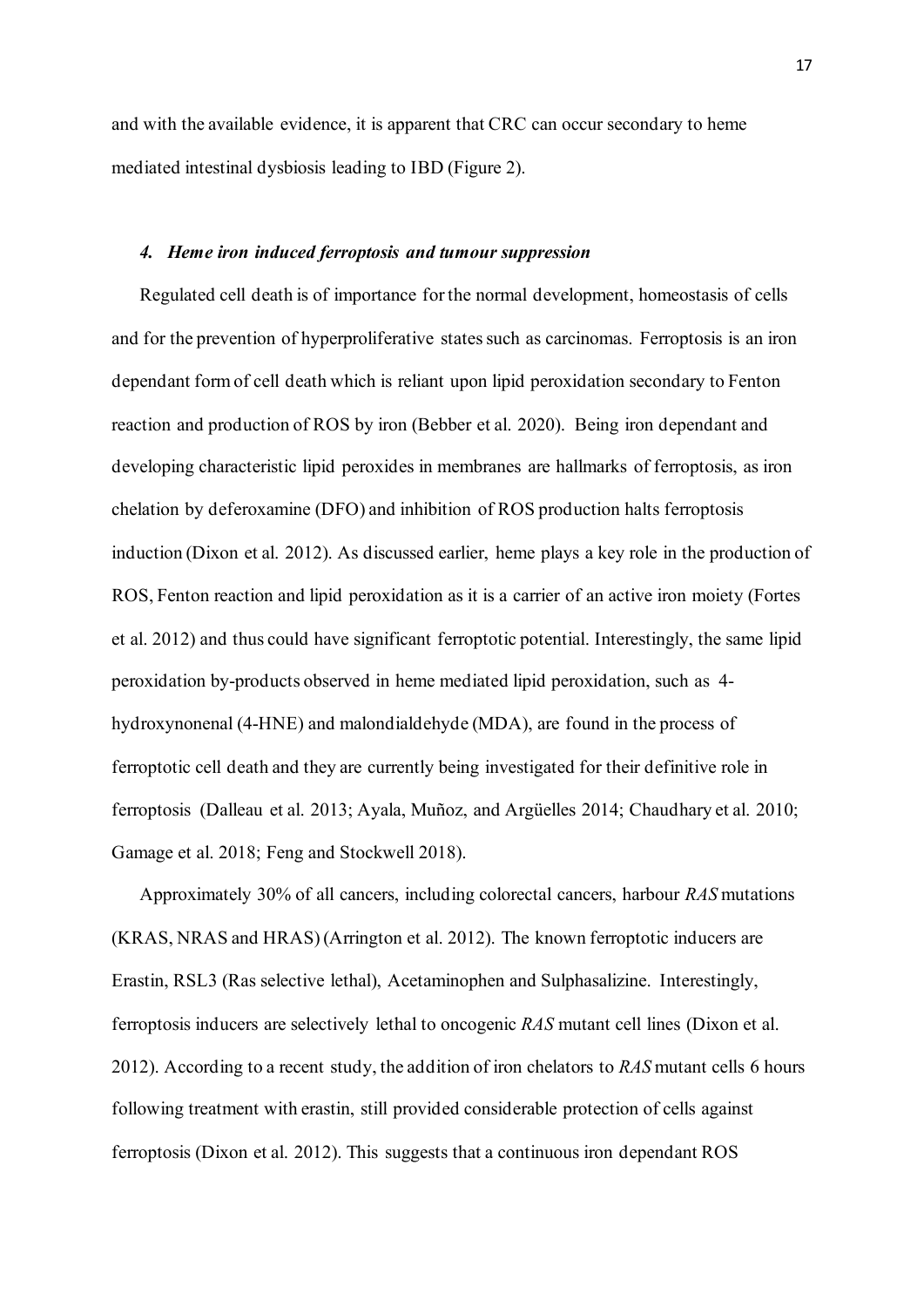formation over a considerable period is required for ferroptosis. Thus, constant exposure of RAS mutant cells to heme iron could theoretically induce ferroptosis of the cells. This phenomenon could be manipulated in order to selectively destroy RAS mutant tumour cells and trigger tumour suppression (Figure 2) (Dixon et al. 2012).

In conclusion, heme supports carcinogenesis via modulation of immune cell function; promoting inflammation and gut dysbiosis; reducing the tumour suppressive potential of *P53*  gene and promoting cellular cytotoxicity and reactive oxygen species generation. The carcinogenic and anti-carcinogenic properties of heme are proven to be both dose and oxygen concentration dependant. At low doses, heme is apparently harmless and even helpful in maintaining the much-needed redox balance within the cell. On the other hand, when heme exceeds the physiological levels, it could initiate and propagate carcinogenesis, due to its ability to produce ROS. However, the same phenomenon of heme mediated ROS generation could be manipulated to initiate tumour suppression via ferroptosis, but the therapeutic doses are yet to be determined.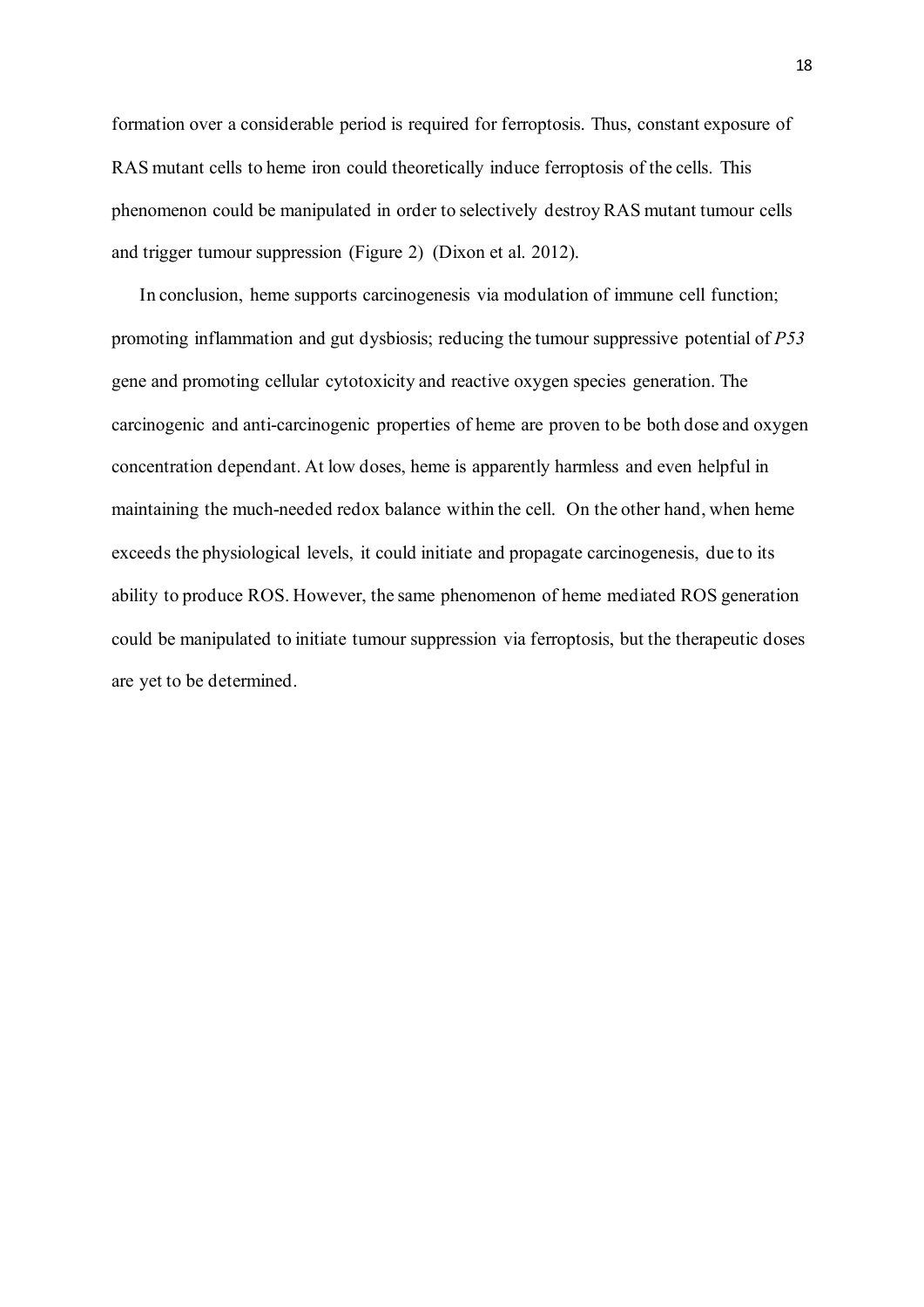**Figure legends**

**Figure 1- Mechanism of heme and non-heme iron absorption and metabolism in duodenal epithelial cells.** Heme iron is absorbed by receptor-mediated endocytosis and heme iron transporters HCP1 and metabolized by heme oxygenase 1 and heme oxygenase resulting in ferrous ion which is either stored in ferritin or exported out of the cell via FPN. *FLVCR: feline leukemia virus receptor; HCP1: Heme carrier protein 1); DMT-1: divalent metal transporter-1; Dcytb: Duodenal cytochrome b; FPN: ferroportin; HIF: hypoxiainducible factor; HO: heme oxygenase; CO: carbon monoxide; TfR: transferrin receptor.*

#### **Figure 2- Summary of pathways via which heme induces carcinogenesis and tumour**

**suppression.** The dual action of heme is apparently dependent upon the concentration of heme available and the availability of oxygen. Thus, there is a possibility of manipulating the heme concentration and oxygen status to induce tumour suppression. *P53: tumour protein 53; DNA: Deoxyribonucleic acid; ETC: electron transport chain; ATP: adenosine triphosphate; ROS: reactive oxygen species; 4HNE: 4-Hydroxynonenal; MDA: Malonaldehyde*.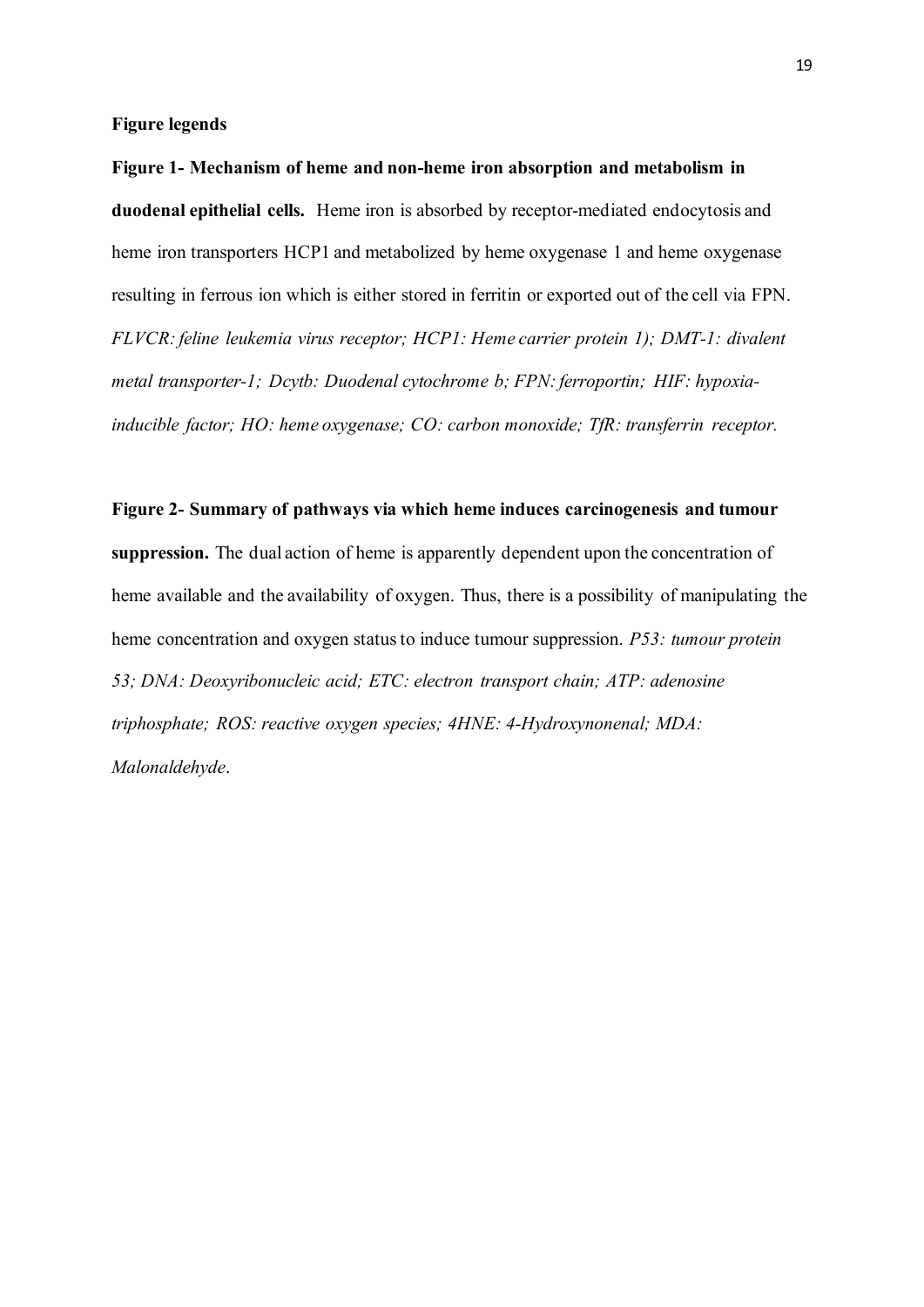- Abalea, V., J. Cillard, M. P. Dubos, J. P. Anger, P. Cillard, and I. Morel. 1998. 'Iron-induced oxidative DNA damage and its repair in primary rat hepatocyte culture', *Carcinogenesis*, 19: 1053-9.
- Aft, R. L., and G. C. Mueller. 1983. 'Hemin-mediated DNA strand scission', *J Biol Chem*, 258: 12069- 72.

———. 1984. 'Hemin-mediated oxidative degradation of proteins', *J Biol Chem*, 259: 301-5.

- Andrews, S. C., A. K. Robinson, and F. Rodríguez-Quiñones. 2003. 'Bacterial iron homeostasis', *FEMS Microbiol Rev*, 27: 215-37.
- Arrington, Amanda K., Eileen L. Heinrich, Wendy Lee, Marjun Duldulao, Supriya Patel, Julian Sanchez, Julio Garcia-Aguilar, and Joseph Kim. 2012. 'Prognostic and predictive roles of KRAS mutation in colorectal cancer', *International journal of molecular sciences*, 13: 12153-68.
- Arruda, M. A., A. G. Rossi, M. S. de Freitas, C. Barja-Fidalgo, and A. V. Graça-Souza. 2004. 'Heme inhibits human neutrophil apoptosis: involvement of phosphoinositide 3-kinase, MAPK, and NF-kappaB', *J Immunol*, 173: 2023-30.
- Ayala, A., M. F. Muñoz, and S. Argüelles. 2014. 'Lipid peroxidation: production, metabolism, and signaling mechanisms of malondialdehyde and 4-hydroxy-2-nonenal', *Oxid Med Cell Longev*, 2014: 360438.
- Bahram, S., S. Gilfillan, L. C. Kühn, R. Moret, J. B. Schulze, A. Lebeau, and K. Schümann. 1999. 'Experimental hemochromatosis due to MHC class I HFE deficiency: immune status and iron metabolism', *Proc Natl Acad Sci U S A*, 96: 13312-7.
- Balla, G., G. M. Vercellotti, U. Muller-Eberhard, J. Eaton, and H. S. Jacob. 1991. 'Exposure of endothelial cells to free heme potentiates damage mediated by granulocytes and toxic oxygen species', *Lab Invest*, 64: 648-55.
- Basuli, D., L. Tesfay, Z. Deng, B. Paul, Y. Yamamoto, G. Ning, W. Xian, F. McKeon, M. Lynch, C. P. Crum, P. Hegde, M. Brewer, X. Wang, L. D. Miller, N. Dyment, F. M. Torti, and S. V. Torti. 2017. 'Iron addiction: a novel therapeutic target in ovarian cancer', *Oncogene*, 36: 4089-99.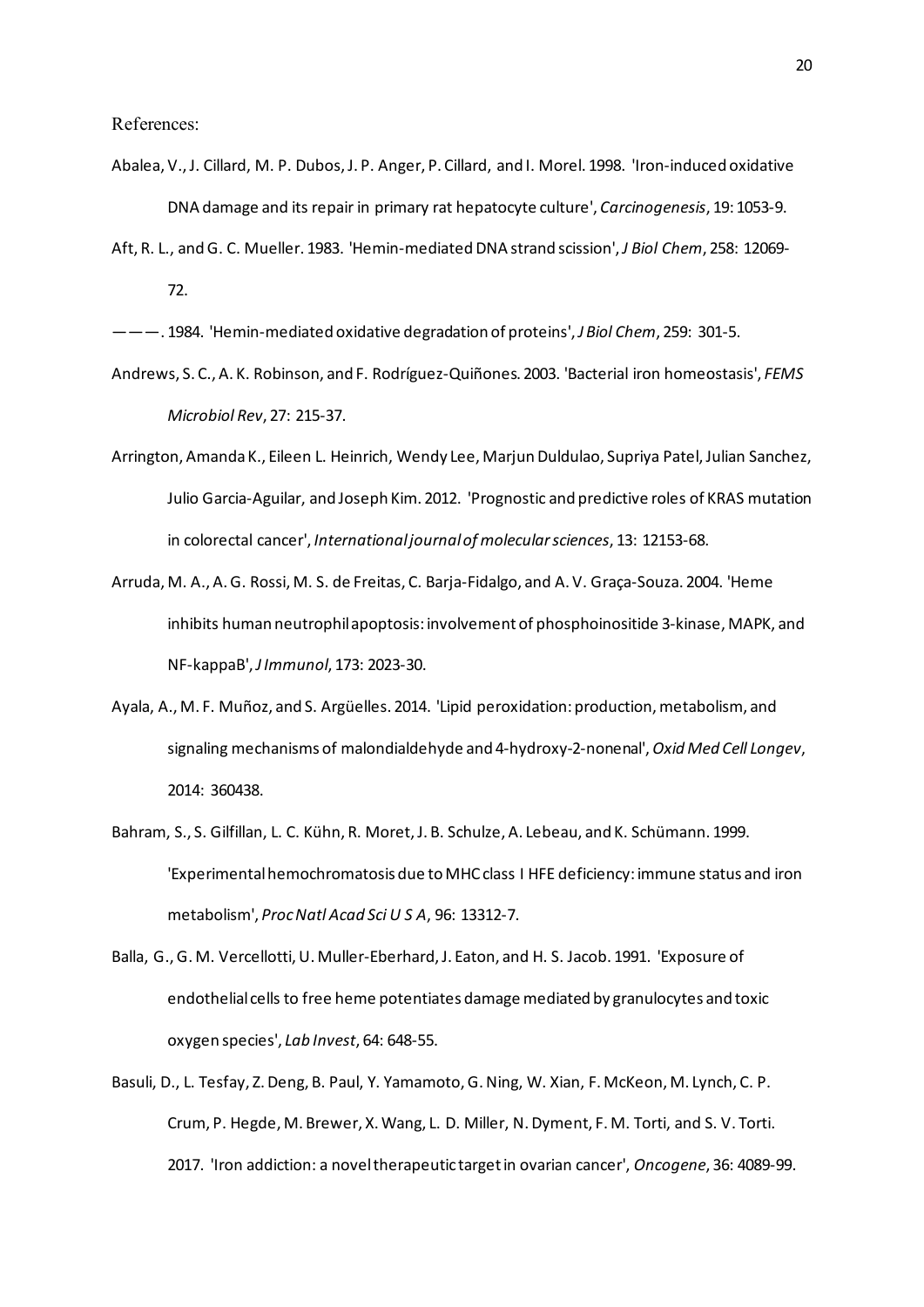- Bebber, Christina M., Fabienne Müller, Laura Prieto Clemente, Josephine Weber, and Silvia von Karstedt. 2020. 'Ferroptosis in Cancer Cell Biology', *Cancers*, 12: 164.
- Becker, K. W., and E. P. Skaar. 2014. 'Metal limitation and toxicity at the interface between host and pathogen', *FEMS Microbiol Rev*, 38: 1235-49.
- Berberat, P. O., Z. Dambrauskas, A. Gulbinas, T. Giese, N. Giese, B. Künzli, F. Autschbach, S. Meuer, M. W. Büchler, and H. Friess. 2005. 'Inhibition of heme oxygenase-1 increases responsiveness of pancreatic cancer cells to anticancer treatment', *Clin Cancer Res*, 11: 3790-8.
- Bielski, B. H. 1991. 'Studies of hypervalent iron', *Free Radic Res Commun*, 12-13 Pt 2: 469-77.
- Bjelland, S., and E. Seeberg. 2003. 'Mutagenicity, toxicity and repair of DNA base damage induced by oxidation', *Mutat Res*, 531: 37-80.
- Blachier, F., P. Vaugelade, V. Robert, B. Kibangou, F. Canonne-Hergaux, S. Delpal, F. Bureau, H. Blottiere, and D. Bougle. 2007. 'Comparative capacities of the pig colon and duodenum for luminal iron absorption', *Can J Physiol Pharmacol*, 85: 185-92.
- Bonnet, S., S. L. Archer, J. Allalunis-Turner, A. Haromy, C. Beaulieu, R. Thompson, C. T. Lee, G. D. Lopaschuk, L. Puttagunta, S. Bonnet, G. Harry, K. Hashimoto, C. J. Porter, M. A. Andrade, B. Thebaud, and E. D. Michelakis. 2007. 'A mitochondria-K+ channel axis is suppressed in cancer and its normalization promotes apoptosis and inhibits cancer growth', *Cancer Cell*, 11: 37-51.
- Brunk, U. T., and A. Terman. 2002. 'The mitochondrial-lysosomal axis theory of aging: Accumulation of damaged mitochondria as a result of imperfect autophagocytosis', *European Journal of Biochemistry*, 269: 1996-2002.
- Cadet, J., T. Douki, D. Gasparutto, and J. L. Ravanat. 2003. 'Oxidative damage to DNA: Formation, measurement and biochemical features', *Mutation Research - Fundamental and Molecular Mechanisms of Mutagenesis*, 531: 5-23.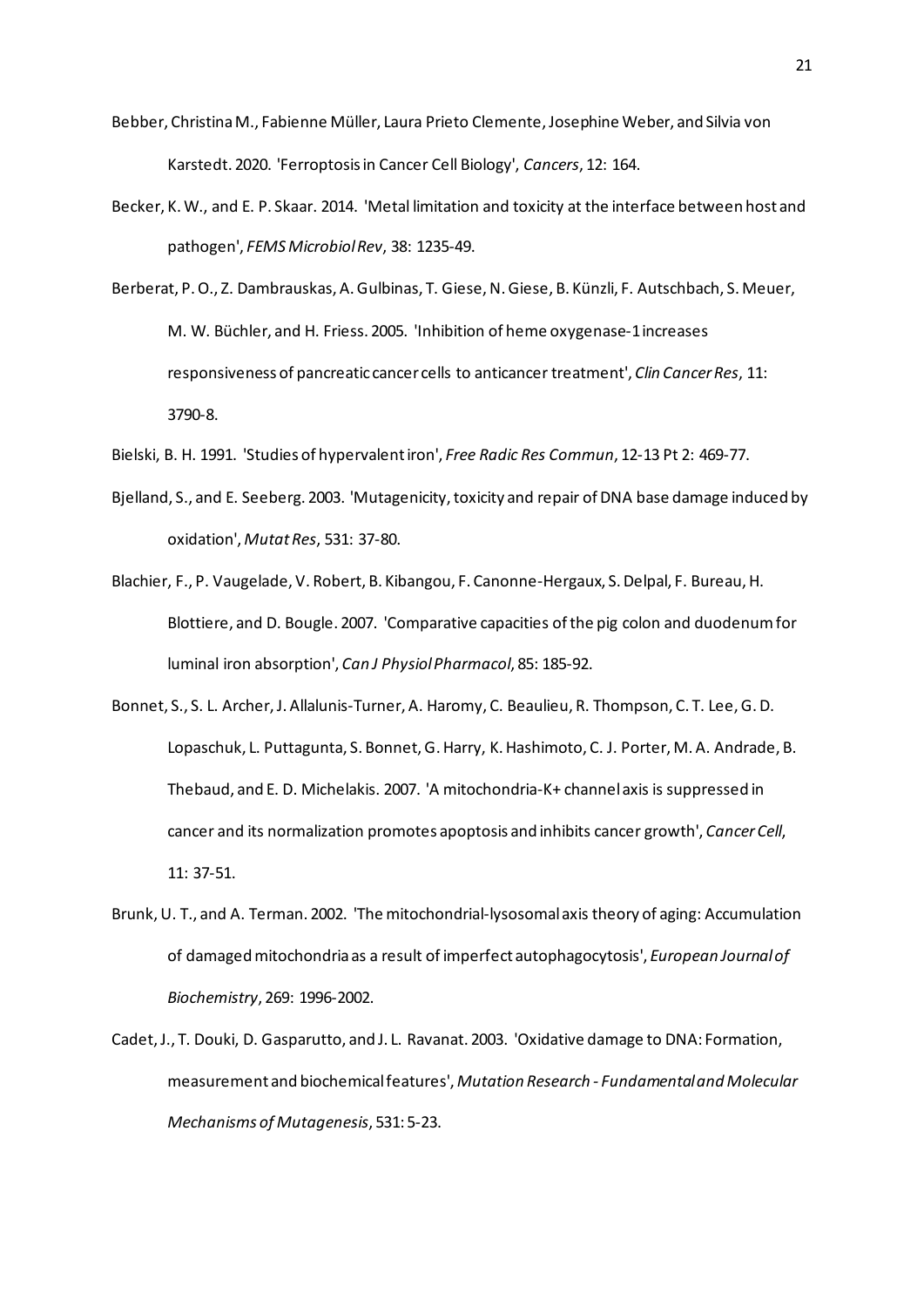- Chaudhary, P., R. Sharma, A. Sharma, R. Vatsyayan, S. Yadav, S. S. Singhal, N. Rauniyar, L. Prokai, S. Awasthi, and Y. C. Awasthi. 2010. 'Mechanisms of 4-hydroxy-2-nonenal induced pro- and anti-apoptotic signaling', *Biochemistry*, 49: 6263-75.
- Chiabrando, Deborah, Sonia Mercurio, and Emanuela Tolosano. 2014. 'Heme and erythropoieis: more than a structural role', *Haematologica*, 99: 973-83.
- Chiabrando, Deborah, Francesca Vinchi, Veronica Fiorito, Sonia Mercurio, and Emanuela Tolosano. 2014. 'Heme in pathophysiology: a matter of scavenging, metabolism and trafficking across cell membranes', *Frontiers in Pharmacology*, 5.
- Chiang, Shih-Kai, Shuen-Ei Chen, and Ling-Chu Chang. 2018. 'A Dual Role of Heme Oxygenase-1 in Cancer Cells', *International journal of molecular sciences*, 20: 39.
- Constante, Marco, Gabriela Fragoso, Annie Calvé, Macha Samba-Mondonga, and Manuela M. Santos. 2017. 'Dietary Heme Induces Gut Dysbiosis, Aggravates Colitis, and Potentiates the Development of Adenomas in Mice', *Frontiers in microbiology*, 8: 1809-09.
- Dalleau, S., M. Baradat, F. Guéraud, and L. Huc. 2013. 'Cell death and diseases related to oxidative stress: 4-hydroxynonenal (HNE) in the balance', *Cell Death Differ*, 20: 1615-30.
- Dixon, S. J., K. M. Lemberg, M. R. Lamprecht, R. Skouta, E. M. Zaitsev, C. E. Gleason, D. N. Patel, A. J. Bauer, A. M. Cantley, W. S. Yang, B. Morrison, 3rd, and B. R. Stockwell. 2012. 'Ferroptosis: an iron-dependent form of nonapoptotic cell death', *Cell*, 149: 1060-72.
- Dongiovanni, P., A. L. Fracanzani, G. Cairo, C. P. Megazzini, S. Gatti, R. Rametta, S. Fargion, and L. Valenti. 2010. 'Iron-dependent regulation of MDM2 influences p53 activity and hepatic carcinogenesis', *Am J Pathol*, 176: 1006-17.
- Dutra, Fabianno F., and Marcelo T. Bozza. 2014. 'Heme on innate immunity and inflammation', *Frontiers in Pharmacology*, 5: 115-15.
- Ehrlich, Melanie. 2009. 'DNA hypomethylation in cancer cells', *Epigenomics*, 1: 239-59.
- Feng, Huizhong, and Brent R. Stockwell. 2018. 'Unsolved mysteries: How does lipid peroxidation cause ferroptosis?', *PLoS biology*, 16: e2006203-e03.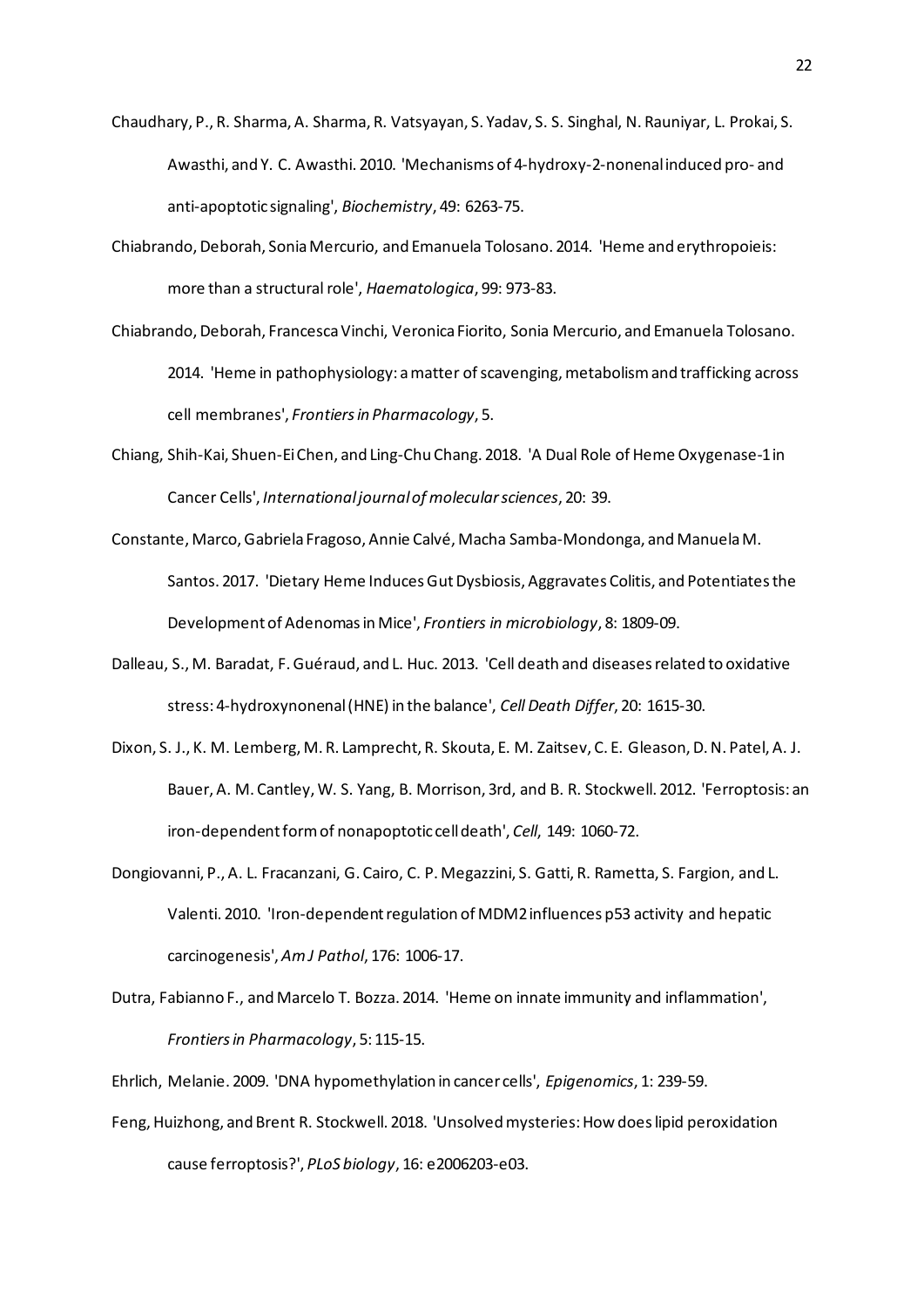- Figueiredo, R. T., P. L. Fernandez, D. S. Mourao-Sa, B. N. Porto, F. F. Dutra, L. S. Alves, M. F. Oliveira, P. L. Oliveira, A. V. Graça-Souza, and M. T. Bozza. 2007. 'Characterization of heme as activator of Toll-like receptor 4', *J Biol Chem*, 282: 20221-9.
- Fiorito, Veronica, Deborah Chiabrando, Sara Petrillo, Francesca Bertino, and Emanuela Tolosano. 2020. 'The Multifaceted Role of Heme in Cancer', *Frontiers in oncology*, 9.
- Fortes, Guilherme B., Leticia S. Alves, Rosane de Oliveira, Fabianno F. Dutra, Danielle Rodrigues, Patricia L. Fernandez, Thais Souto-Padron, María José De Rosa, Michelle Kelliher, Douglas Golenbock, Francis K. M. Chan, and Marcelo T. Bozza. 2012. 'Heme induces programmed necrosis on macrophages through autocrine TNF and ROS production', *Blood*, 119: 2368-75.
- Gamage, S. M. K., Lakal Dissabandara, Alfred King-Yin Lam, and Vinod Gopalan. 2018. 'The role of heme iron molecules derived from red and processed meat in the pathogenesis of colorectal carcinoma', *Crit Rev Oncol Hematol*, 126: 121-28.
- Gannon, D. E., J. Varani, S. H. Phan, J. H. Ward, J. Kaplan, G. O. Till, R. H. Simon, U. S. Ryan, and P. A. Ward. 1987. 'Source of iron in neutrophil-mediated killing of endothelial cells', *Lab Invest*, 57: 37-44.
- Gawel, S., M. Wardas, E. Niedworok, and P. Wardas. 2004. '[Malondialdehyde (MDA) as a lipid peroxidation marker]', *Wiad Lek*, 57: 453-5.
- Glei, M., S. Klenow, J. Sauer, U. Wegewitz, K. Richter, and B. L. Pool-Zobel. 2006. 'Hemoglobin and hemin induce DNA damage in human colon tumor cells HT29 clone 19A and in primary human colonocytes', *Mutat Res*, 594: 162-71.
- Glei, M., G. O. Latunde-Dada, A. Klinder, T. W. Becker, U. Hermann, K. Voigt, and B. L. Pool-Zobel. 2002. 'Iron-overload induces oxidative DNA damage in the human colon carcinoma cell line HT29 clone 19A', *Mutat Res*, 519: 151-61.
- Graça-Souza, A. V., M. A. Arruda, M. S. de Freitas, C. Barja-Fidalgo, and P. L. Oliveira. 2002. 'Neutrophil activation by heme: implications for inflammatory processes', *Blood*, 99: 4160-5.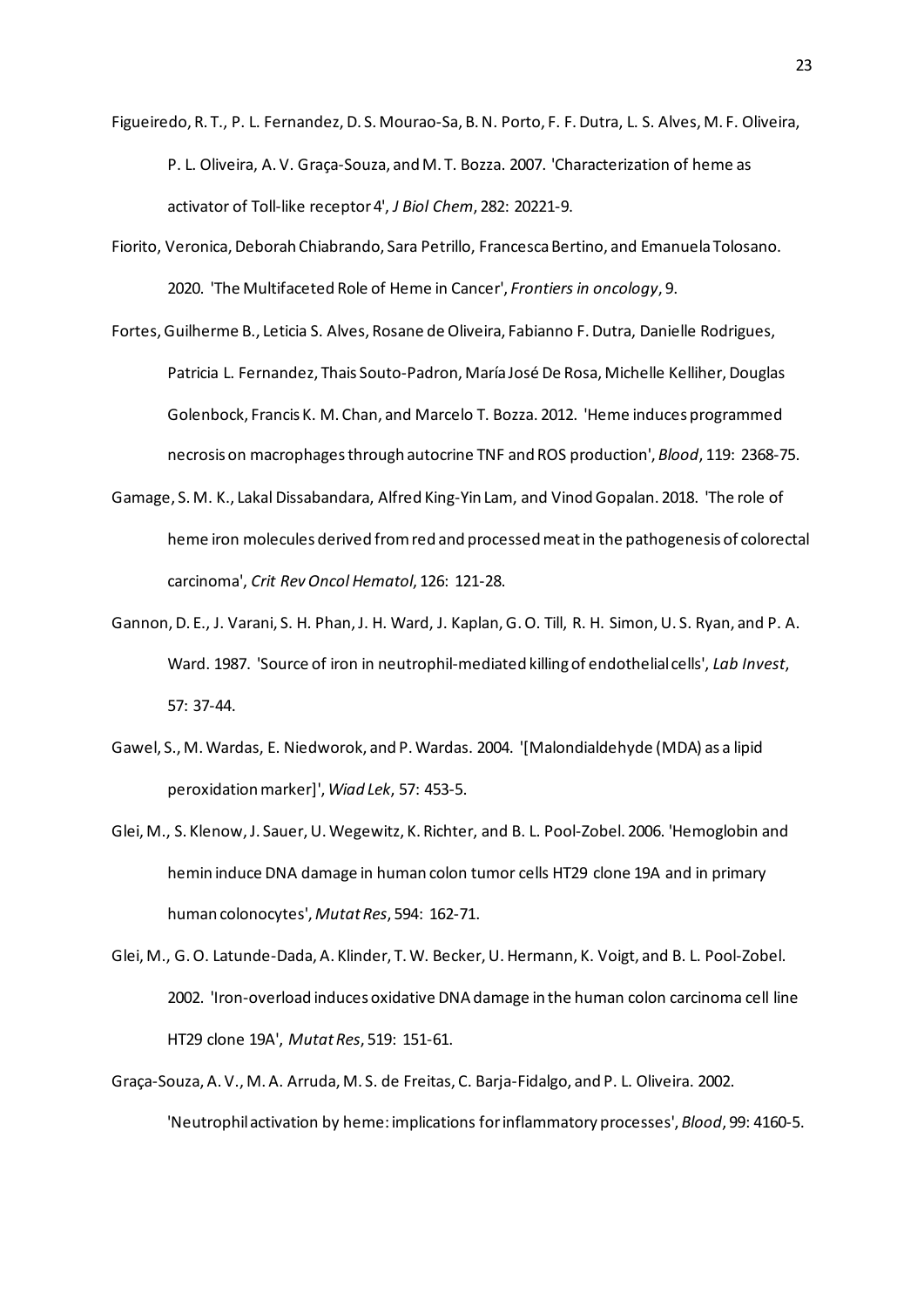- Grune, T., K. Merker, G. Sandig, and K. J. A. Davies. 2003. 'Selective degradation of oxidatively modified protein substrates by the proteasome', *Biochemical and Biophysical Research Communications*, 305: 709-18.
- Gutteridge, J. M., and A. Smith. 1988. 'Antioxidant protection by haemopexin of haem-stimulated lipid peroxidation', *Biochem J*, 256: 861-5.
- Halliwell, B., and J. M. Gutteridge. 1984. 'Oxygen toxicity, oxygen radicals, transition metals and disease', *Biochem J*, 219: 1-14.
- Hara, E., K. Takahashi, T. Tominaga, T. Kumabe, T. Kayama, H. Suzuki, H. Fujita, T. Yoshimoto, K. Shirato, and S. Shibahara. 1996. 'Expression of heme oxygenase and inducible nitric oxide synthase mRNA in human brain tumors', *Biochem Biophys Res Commun*, 224: 153-8.
- Harpaz, N., S. C. Ward, C. Mescoli, S. H. Itzkowitz, and A. D. Polydorides. 2013. 'Precancerous lesions in inflammatory bowel disease', *Best Pract Res Clin Gastroenterol*, 27: 257-67.
- Henderson, Paul T., Mark D. Evans, and Marcus S. Cooke. 2010. 'Salvage of oxidized guanine derivatives in the (2'-deoxy)ribonucleotide pool assource of mutations in DNA', *Mutat Res*, 703: 11-17.
- Hooda, J., D. Cadinu, M. M. Alam, A. Shah, T. M. Cao, L. A. Sullivan, R. Brekken, and L. Zhang. 2013. 'Enhanced heme function and mitochondrial respiration promote the progression of lung cancer cells', *PLOS ONE*, 8: e63402.
- Ishikawa, S., S. Tamaki, M. Ohata, K. Arihara, and M. Itoh. 2010. 'Heme induces DNA damage and hyperproliferation of colonic epithelial cells via hydrogen peroxide produced by heme oxygenase: a possible mechanism of heme-induced colon cancer', *Mol Nutr Food Res*, 54: 1182-91.
- Jowett, S. L., C. J. Seal, M. S. Pearce, E. Phillips, W. Gregory, J. R. Barton, and M. R. Welfare. 2004. 'Influence of dietary factors on the clinical course of ulcerative colitis: a prospective cohort study', *Gut*, 53: 1479-84.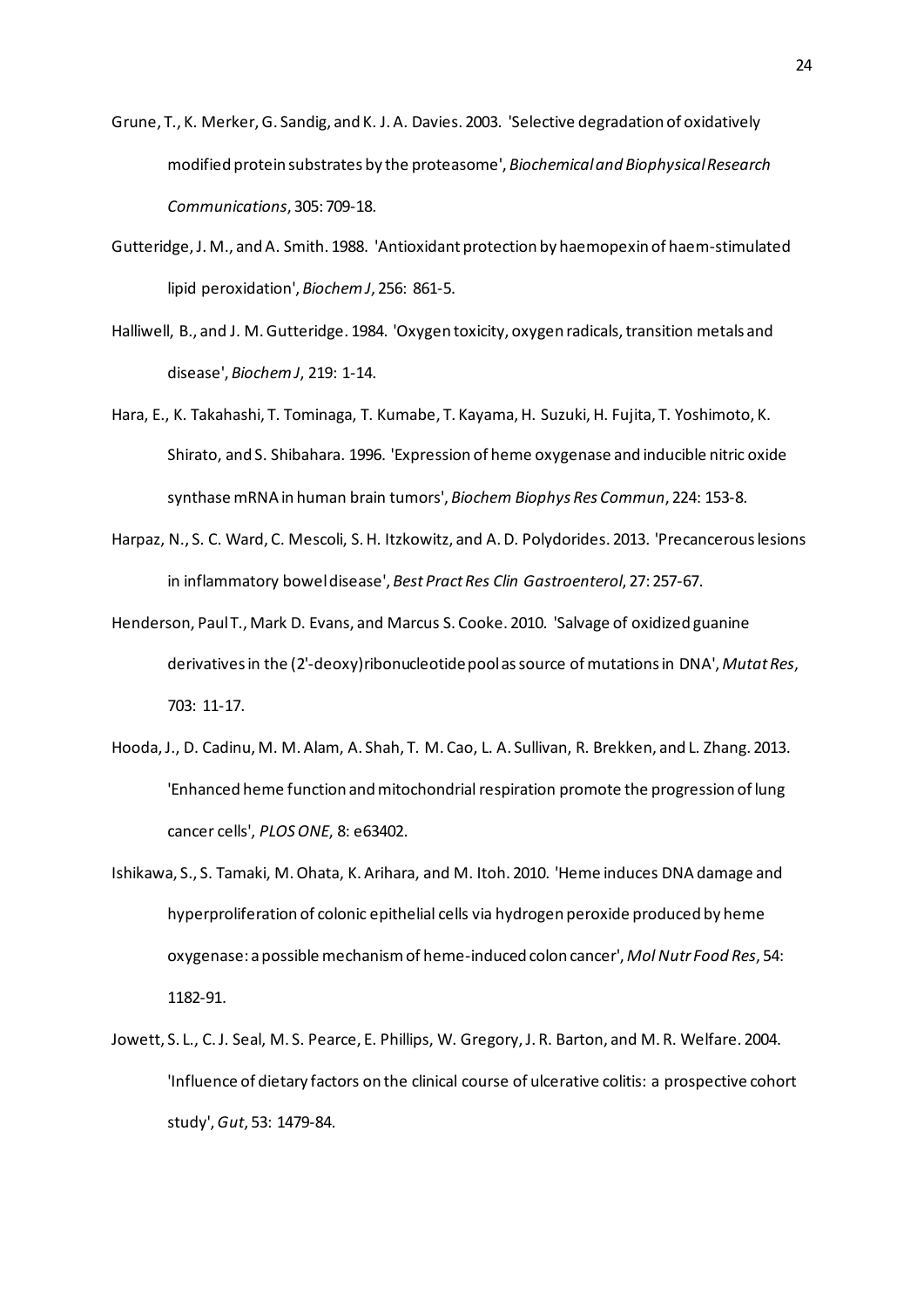- Jung, Michaela, Christina Mertens, Elisa Tomat, and Bernhard Brüne. 2019. 'Iron as a Central Player and Promising Target in Cancer Progression', *International journal of molecular sciences*, 20: 273.
- Kali, A., M. V. Charles, and R. S. Seetharam. 2015. 'Hepcidin A novel biomarker with changing trends', *Pharmacogn Rev*, 9: 35-40.
- Kamada, N., G. Y. Chen, N. Inohara, and G. Núñez. 2013. 'Control of pathogens and pathobionts by the gut microbiota', *Nat Immunol*, 14: 685-90.
- Karhausen, J., J. C. Ibla, and S. P. Colgan. 2003. 'Implications of hypoxia on mucosal barrier function', *Cell Mol Biol (Noisy-le-grand)*, 49: 77-87.
- Kelly, Caleb J, and Sean P Colgan. 2016. 'Breathless in the Gut: Implications of Luminal O2 for Microbial Pathogenicity', *Cell Host & Microbe*, 19: 427-28.
- Kijima, H., T. Sawada, N. Tomosugi, and K. Kubota. 2008. 'Expression of hepcidin mRNA is uniformly suppressed in hepatocellular carcinoma', *BMC Cancer*, 8: 167.
- Kim, E. R., and D. K. Chang. 2014. 'Colorectal cancer in inflammatory bowel disease: the risk, pathogenesis, prevention and diagnosis', *World J Gastroenterol*, 20: 9872-81.
- Lamy, P. J., A. Durigova, and W. Jacot. 2014. 'Iron homeostasis and anemia markers in early breast cancer', *Clin Chim Acta*, 434: 34-40.
- Louis, Petra, Georgina L. Hold, and Harry J. Flint. 2014. 'The gut microbiota, bacterial metabolites and colorectal cancer', *Nature Reviews Microbiology*, 12: 661-72.

Lyoumi, S., H. Puy, F. Tamion, C. Bogard, A. Leplingard, M. Scotté, R. Vranckx, F. Gauthier, M. Hiron, M. Daveau, Y. Nordmann, J. C. Deybach, and J. P. Lebreton. 1999. 'Heme and acute inflammation role in vivo of heme in the hepatic expression of positive acute-phase reactants in rats', *Eur J Biochem*, 261: 190-6.

Maines, M. D. 1997. 'The heme oxygenase system: a regulator of second messenger gases', *Annu Rev Pharmacol Toxicol*, 37: 517-54.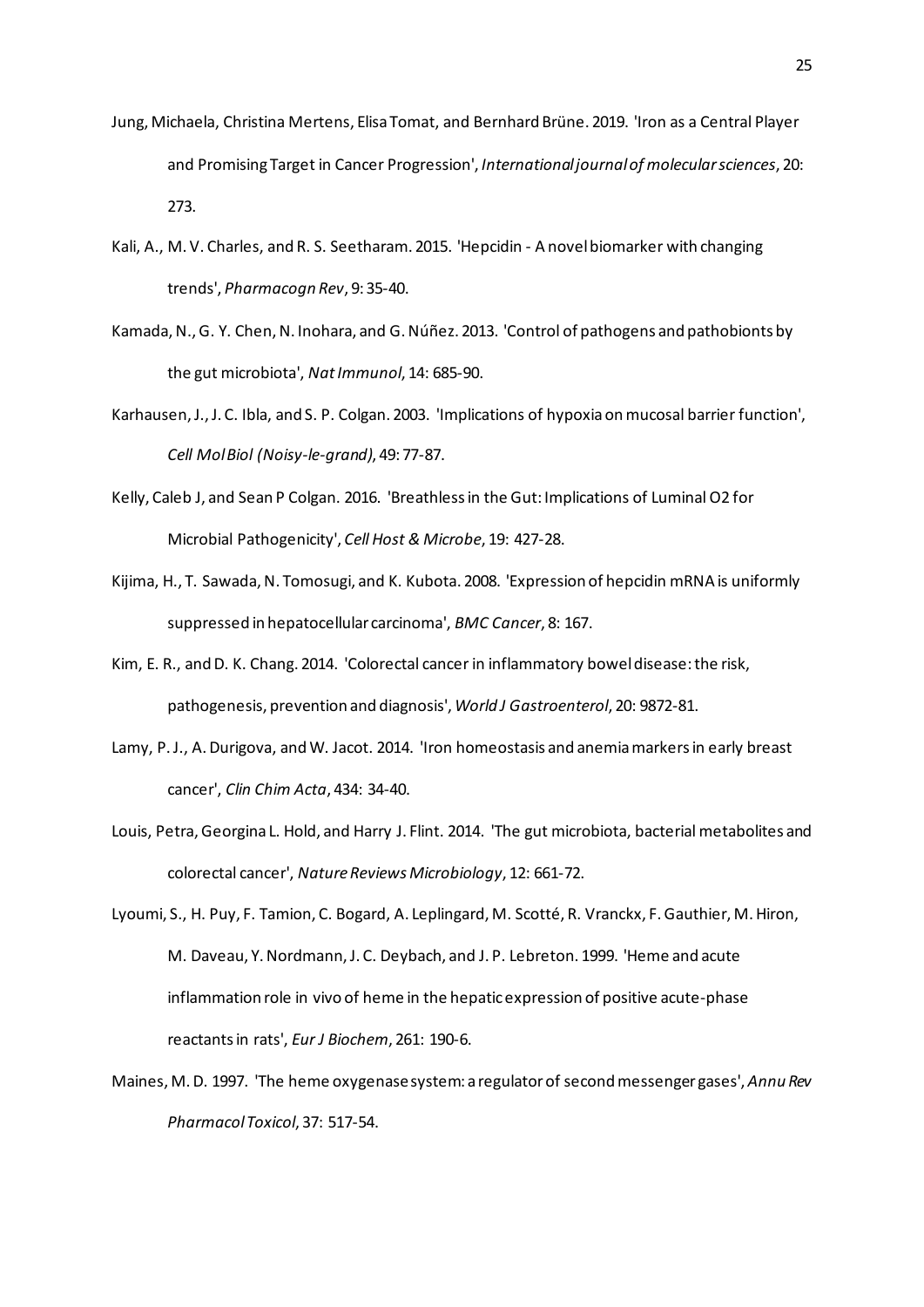- Maines, M. D., and P. A. Abrahamsson. 1996. 'Expression of heme oxygenase-1 (HSP32) in human prostate: normal, hyperplastic, and tumor tissue distribution', *Urology*, 47: 727-33.
- Manichanh, C., L. Rigottier-Gois, E. Bonnaud, K. Gloux, E. Pelletier, L. Frangeul, R. Nalin, C. Jarrin, P. Chardon, P. Marteau, J. Roca, and J. Dore. 2006. 'Reduced diversity of faecal microbiota in Crohn's disease revealed by a metagenomic approach', *Gut*, 55: 205-11.

- ———. 2002. 'Oxy radicals, lipid peroxidation and DNA damage', *Toxicology*, 181-182: 219-22.
- Michelakis, E. D., L. Webster, and J. R. Mackey. 2008. 'Dichloroacetate (DCA) as a potential metabolic-targeting therapy for cancer', *British journal of cancer*, 99: 989-94.
- Min, B., and D. U. Ahn. 2005. 'Mechanism of lipid peroxidation in meat and meat products- A review', *Food Sci. Biotechnol.*, 14: 152-63.
- Monteiro, A. P., C. S. Pinheiro, T. Luna-Gomes, L. R. Alves, C. M. Maya-Monteiro, B. N. Porto, C. Barja-Fidalgo, C. F. Benjamim, M. Peters-Golden, C. Bandeira-Melo, M. T. Bozza, and C. Canetti. 2011. 'Leukotriene B4 mediates neutrophil migration induced by heme', *J Immunol*, 186: 6562-7.
- Morrissey, P. A., P. J. A. Sheehy, K. Galvin, J. P. Kerry, and D. J. Buckley. 1998. 'Lipid stability in meat and meat products', *Meat Science*, 49: S73-S86.
- Nagababu, E., and J. M. Rifkind. 2004. 'Heme degradation by reactive oxygen species', *Antioxid Redox Signal*, 6: 967-78.
- Nakatsu, Geicho, Xiangchun Li, Haokui Zhou, Jianqiu Sheng, Sunny Hei Wong, William Ka Kai Wu, Siew Chien Ng, Ho Tsoi, Yujuan Dong, and Ning Zhang. 2015. 'Gut mucosal microbiome across stages of colorectal carcinogenesis', *Nature communications*, 6: 1-9.
- Nelson, R. L., F. G. Davis, E. Sutter, L. H. Sobin, J. W. Kikendall, and P. Bowen. 1994. 'Body iron stores and risk of colonic neoplasia', *J Natl Cancer Inst*, 86: 455-60.

Marnett, L. J. 2000. 'Oxyradicals and DNA damage', *Carcinogenesis*, 21: 361-70.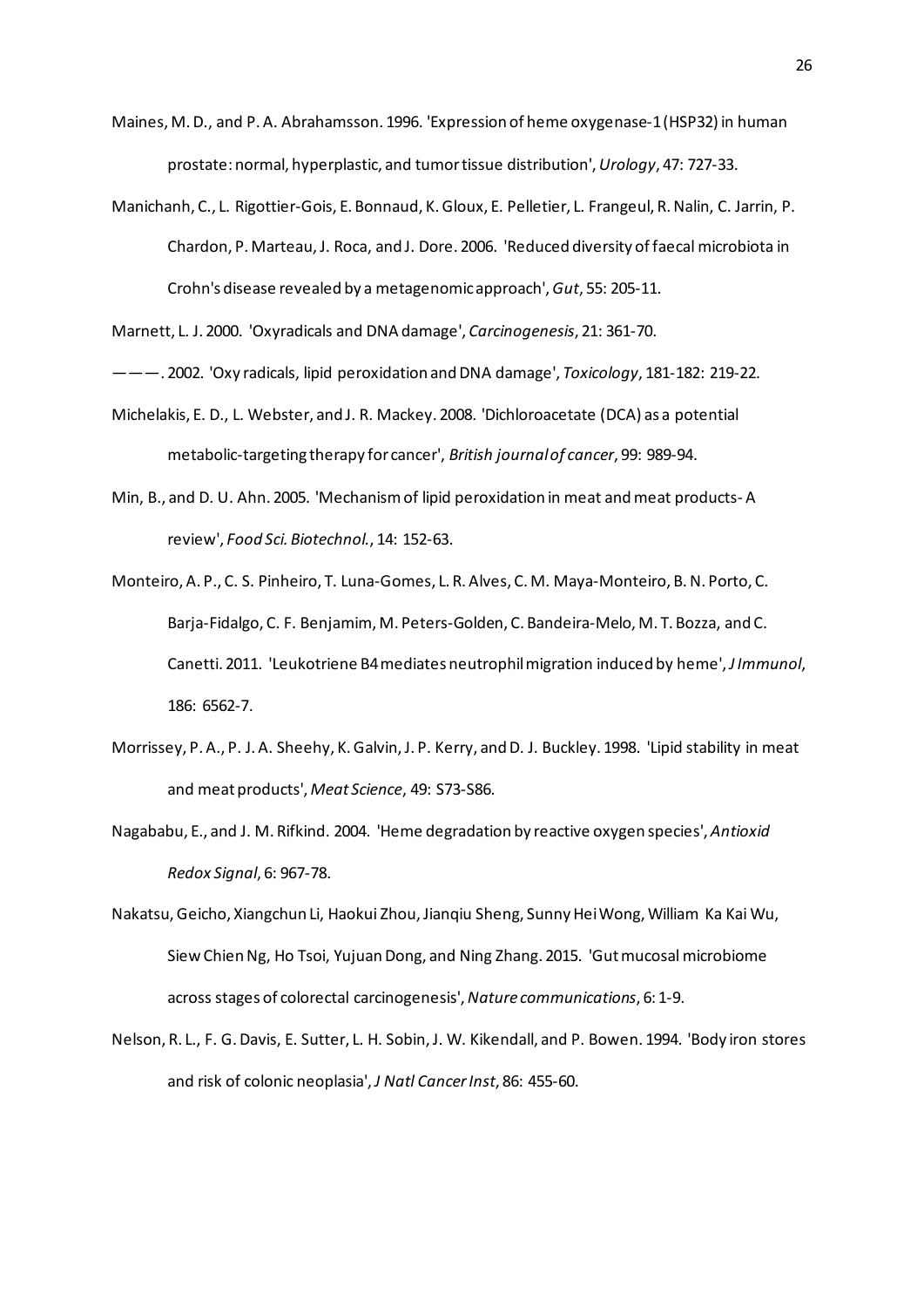O'Donnell, K. A., D. Yu, K. I. Zeller, J. W. Kim, F. Racke, A. Thomas-Tikhonenko, and C. V. Dang. 2006. 'Activation of transferrin receptor 1 by c-Myc enhances cellular proliferation and tumorigenesis', *Mol Cell Biol*, 26: 2373-86.

- Perse, Martina. 2013. 'Oxidative Stress in the Pathogenesis of Colorectal Cancer: Cause or Consequence?', *BioMed Research International*, 2013: 9.
- Peterson, D. A., D. N. Frank, N. R. Pace, and J. I. Gordon. 2008. 'Metagenomic approaches for defining the pathogenesis of inflammatory bowel diseases', *Cell Host Microbe*, 3: 417-27.
- Pinnix, Z. K., L. D. Miller, W. Wang, R. D'Agostino, Jr., T. Kute, M. C. Willingham, H. Hatcher, L. Tesfay, G. Sui, X. Di, S. V. Torti, and F. M. Torti. 2010a. 'Ferroportin and iron regulation in breast cancer progression and prognosis', *Sci Transl Med*, 2: 43ra56.
- Pinnix, Zandra K., Lance D. Miller, Wei Wang, Ralph D'Agostino, Jr., Tim Kute, Mark C. Willingham, Heather Hatcher, Lia Tesfay, Guangchao Sui, Xiumin Di, Suzy V. Torti, and Frank M. Torti. 2010b. 'Ferroportin and iron regulation in breast cancer progression and prognosis', *Science translational medicine*, 2: 43ra56-43ra56.
- Porto, B. N., L. S. Alves, P. L. Fernández, T. P. Dutra, R. T. Figueiredo, A. V. Graça-Souza, and M. T. Bozza. 2007. 'Heme induces neutrophil migration and reactive oxygen species generation through signaling pathways characteristic of chemotactic receptors', *J Biol Chem*, 282: 24430-6.
- Prutki, M., M. Poljak-Blazi, M. Jakopovic, D. Tomas, I. Stipancic, and N. Zarkovic. 2006. 'Altered iron metabolism, transferrin receptor 1 and ferritin in patients with colon cancer', *Cancer Lett*, 238: 188-96.
- Repine, J. E., R. B. Fox, and E. M. Berger. 1981. 'Hydrogen peroxide kills Staphylococcus aureus by reacting with staphylococcal iron to form hydroxyl radical', *J Biol Chem*, 256: 7094-6.
- Schacter, B. A., and P. Kurz. 1982. 'Alterations in hepatic and splenic microsomal electron transport system components, drug metabolism, heme oxygenase activity, and cytochrome P-450 turnover in Murphy-Sturm lymphosarcoma-bearing rats', *Cancer Res*, 42: 3557-64.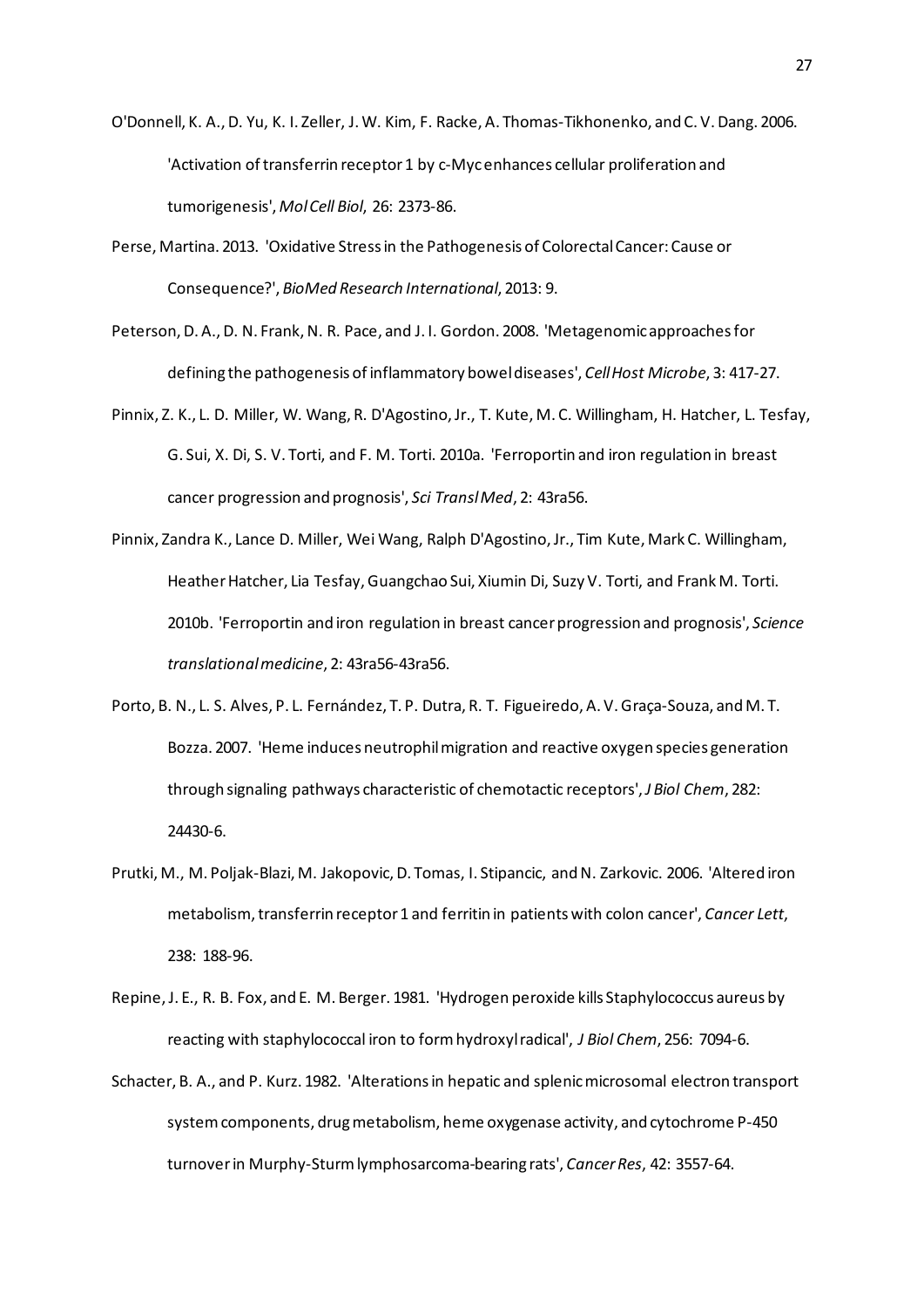- Shen, J., X. Sheng, Z. Chang, Q. Wu, S. Wang, Z. Xuan, D. Li, Y. Wu, Y. Shang, X. Kong, L. Yu, L. Li, K. Ruan, H. Hu, Y. Huang, L. Hui, D. Xie, F. Wang, and R. Hu. 2014. 'Iron metabolism regulates p53 signaling through direct heme-p53 interaction and modulation of p53 localization, stability, and function', *Cell Rep*, 7: 180-93.
- Shen, J., X. Sheng, Z. Chang, Q. Wu, D. Xie, F. Wang, and R. Hu. 2016. 'The heme-p53 interaction: Linking iron metabolism to p53 signaling and tumorigenesis', *Mol Cell Oncol*, 3: e965642.
- SMKGamage, T Cheng, K Ting-Wei Lee, L Dissabandara, A King-Yin Lam, V Gopalan. 2020. "Hemin, a major Heme molecule, induced cellular and genetic alterations and their implications in colorectal carcinogenesis (unpublished manuscript)." In.: Griffith University, Gold Coast.
- Sugiyama, Yuta, Erika Takahashi, Kiwamu Takahashi, Motowo Nakajima, Tohru Tanaka, and Shun-Ichiro Ogura. 2019. "Inverse correlation between heme synthesis and the Warburg effect in cancer cells." In. Cold Spring Harbor: Cold Spring Harbor Laboratory Press.
- Tanno, T., A. Rabel, M. Alleyne, Y. T. Lee, W. L. Dahut, J. L. Gulley, and J. L. Miller. 2011. 'Hepcidin, anaemia, and prostate cancer', *BJU Int*, 107: 678-9.
- Tappel, A. L. 1955. 'Unsaturated lipide oxidation catalyzed by hematin compounds', *J Biol Chem*, 217: 721-33.
- Terzić, Janoš, Sergei Grivennikov, Eliad Karin, and Michael Karin. 2010. 'Inflammation and Colon Cancer', *Gastroenterology*, 138: 2101-14.e5.
- Tesfay, L., K. A. Clausen, J. W. Kim, P. Hegde, X. Wang, L. D. Miller, Z. Deng, N. Blanchette, T. Arvedson, C. K. Miranti, J. L. Babitt, H. Y. Lin, D. M. Peehl, F. M. Torti, and S. V. Torti. 2015. 'Hepcidin regulation in prostate and its disruption in prostate cancer', *Cancer Res*, 75: 2254- 63.
- Tong, Y., and M. Guo. 2009. 'Bacterial heme-transport proteins and their heme-coordination modes', *Arch Biochem Biophys*, 481: 1-15.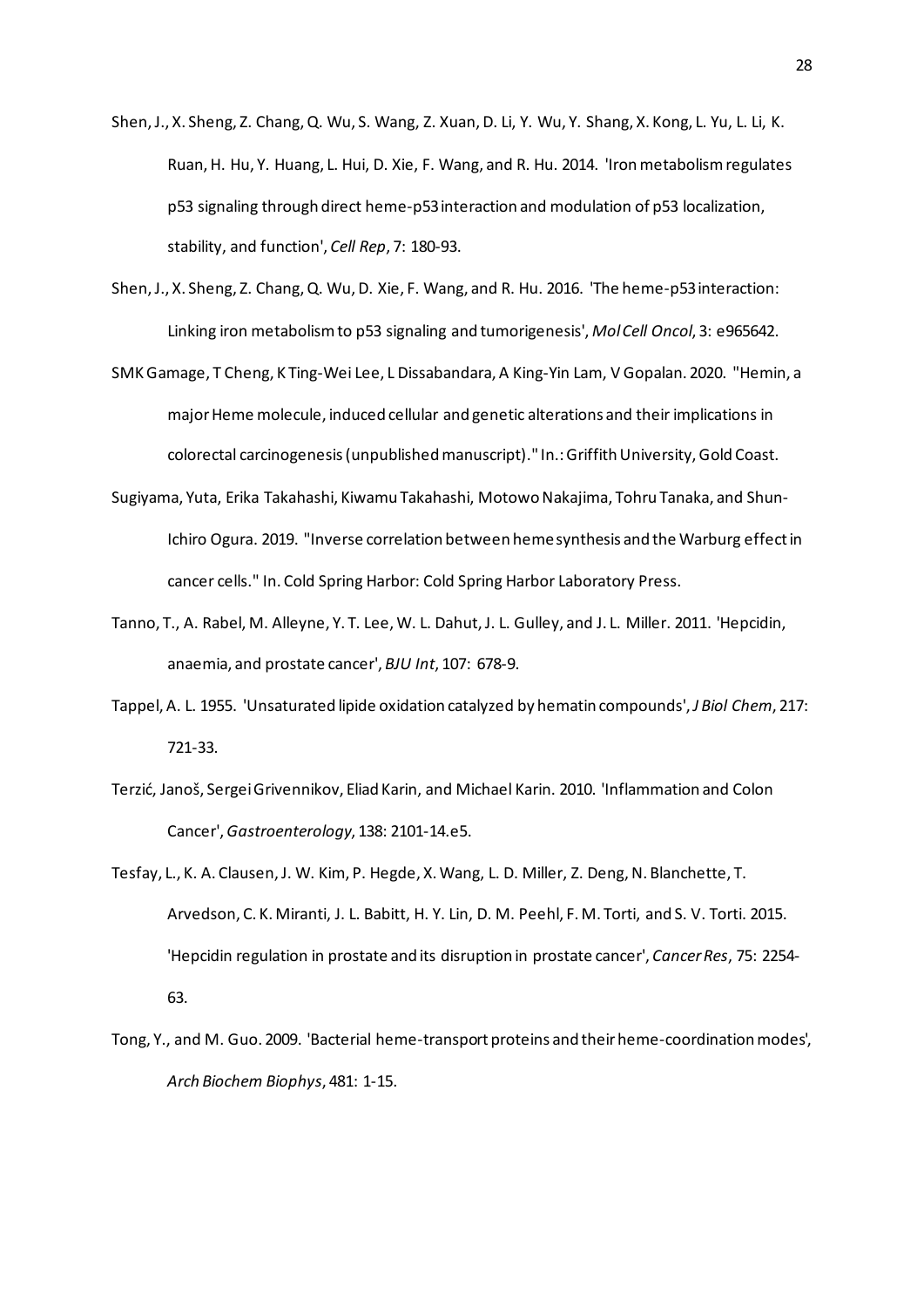Torisu-Itakura, H., M. Furue, M. Kuwano, and M. Ono. 2000. 'Co-expression of thymidine phosphorylase and heme oxygenase-1 inmacrophages in human malignant vertical growth melanomas', *Jpn J Cancer Res*, 91: 906-10.

- Uchida, K. 2003. '4-Hydroxy-2-nonenal: A product and mediator of oxidative stress', *Progress in Lipid Research*, 42: 318-43.
- Vincent, S. H. 1989. 'Oxidative effects of heme and porphyrins on proteins and lipids', *Semin Hematol*, 26: 105-13.
- Wagener, F. A., A. Eggert, O. C. Boerman, W. J. Oyen, A. Verhofstad, N. G. Abraham, G. Adema, Y. van Kooyk, T. de Witte, and C. G. Figdor. 2001. 'Heme is a potent inducer of inflammation in mice and is counteracted by heme oxygenase', *Blood*, 98: 1802-11.
- Wagener, F. A., E. Feldman, T. de Witte, and N. G. Abraham. 1997. 'Heme induces the expression of adhesion molecules ICAM-1, VCAM-1, and E selectin in vascular endothelial cells', *Proc Soc Exp Biol Med*, 216: 456-63.
- Wagner, Brett A., Garry R. Buettner, and C. Patrick Burns. 1994. 'Free Radical-Mediated Lipid Peroxidation in Cells: Oxidizability Is a Function of Cell Lipid bis-Allylic Hydrogen Content', *Biochemistry*, 33: 4449-53.
- Ward, D. G., K. Roberts, M. J. Brookes, H. Joy, A. Martin, T. Ismail, R. Spychal, T. Iqbal, and C. Tselepis. 2008. 'Increased hepcidin expression in colorectal carcinogenesis', *World J Gastroenterol*, 14: 1339-45.
- Was, H., J. Dulak, and A. Jozkowicz. 2010. 'Heme oxygenase-1 in tumor biology and therapy', *Curr Drug Targets*, 11: 1551-70.
- West, Adrian- R., and Phillip- S. Oates. 2008. 'Mechanisms of heme iron absorption: current questions and controversies', *World journal of gastroenterology*, 14: 4101-10.
- Winter, S. E., and A. J. Bäumler. 2014. 'Dysbiosis in the inflamed intestine: chance favors the prepared microbe', *Gut Microbes*, 5: 71-3.